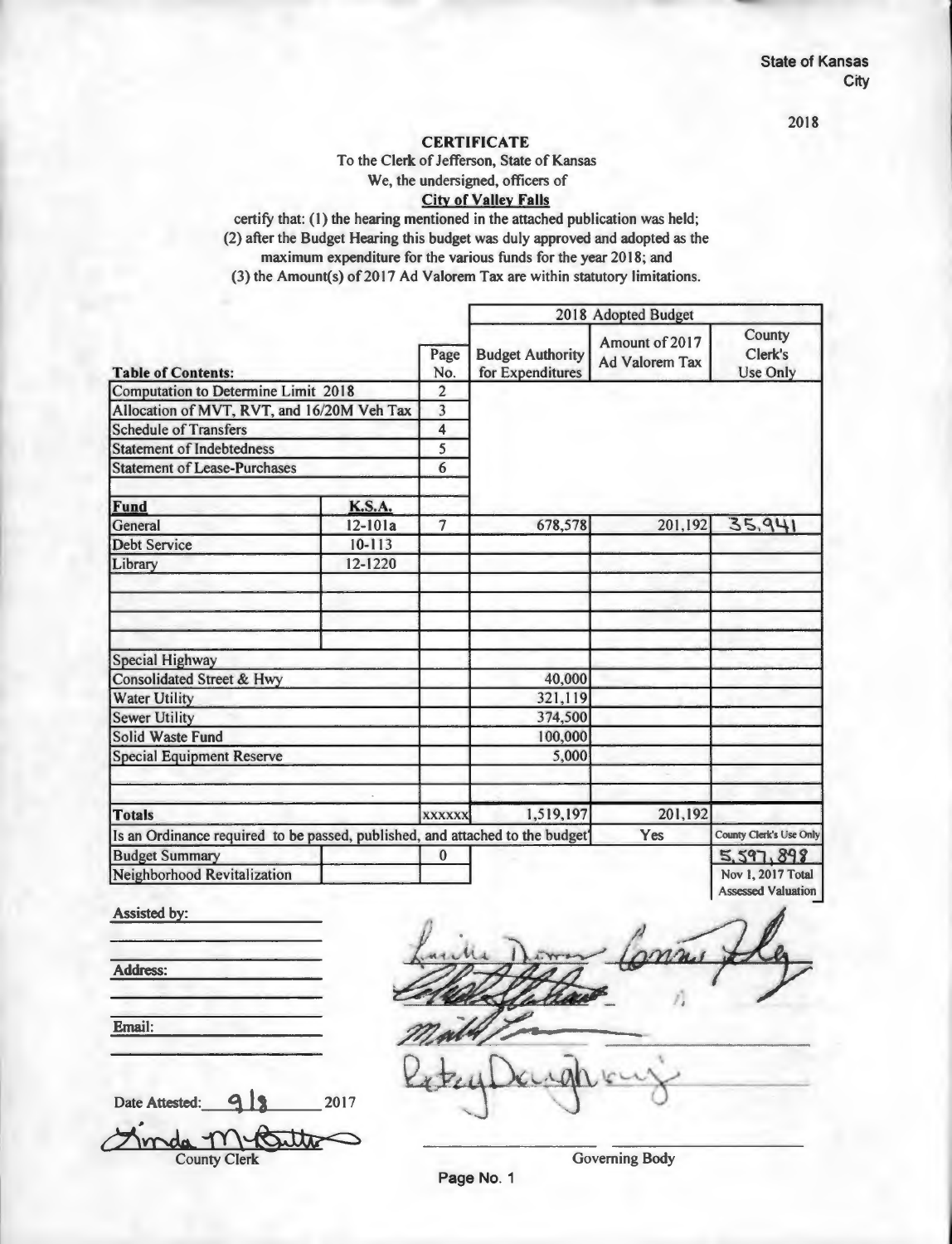## **Computation to Determine Limit for 2018**

## **Base Levy**

| 1) Total Tax Levy Amount (Dollars) in 2017 (From 2017 Budget - Certificate Page)  | 200.851 |
|-----------------------------------------------------------------------------------|---------|
| 2) Less: Tax Levies on Behalf of Another Political or Governmental Subdivision    |         |
| 2017 Library Levy (Dollars) (From 2017 Budget - Certificate Page)                 | 0       |
| 2017 Recreation Commission Levy (Dollars) (From 2017 Budget - Certificate Page)   | 0       |
| 2017 Other Governmental Unit Levy (Dollars) (From 2017 Budget - Certificate Page) |         |
| 3) Net Tax Levy (Base)                                                            | 200,851 |

 $\sim 10^{-1}$ 

 $\sim$ 

 $\sim$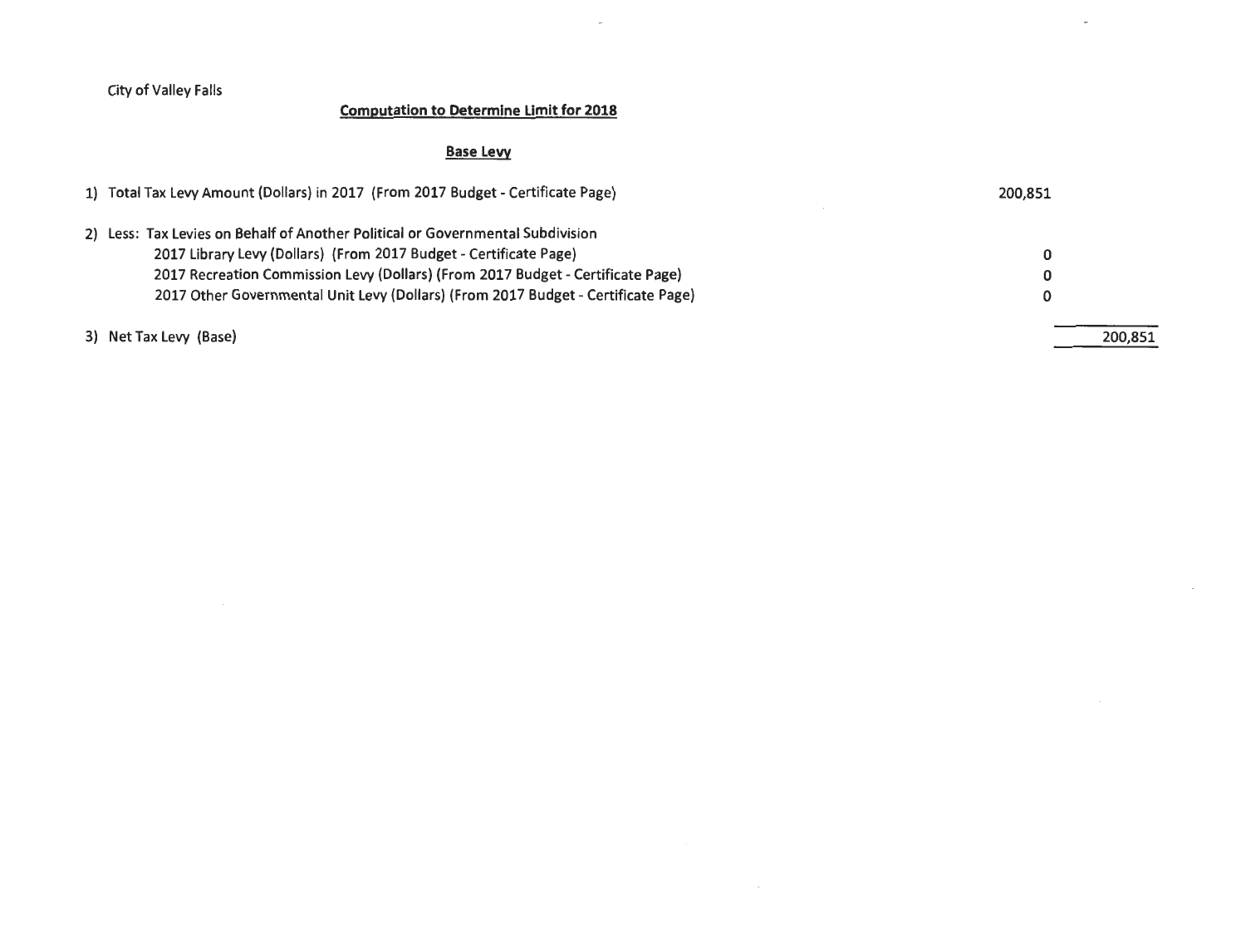### **Percentage Adjustments**

|    | 4) CPI Adjustment - 1.4%                                                                                                                                                                                                                               |                   | 2,812 |
|----|--------------------------------------------------------------------------------------------------------------------------------------------------------------------------------------------------------------------------------------------------------|-------------------|-------|
|    | (Line 4 Percentage Multiplied by Line 3 (Net Tax Levy)                                                                                                                                                                                                 |                   |       |
| 5) | Value of New Improvements (From June 15th County Clerk Valuation Document) (Includes both New<br><b>Construction and Remodel/Renovations Gains)</b>                                                                                                    | 22,835            |       |
|    | 6) 2017 Personal Property Valuation (From June 15th County Clerk Valuation Document)<br>2016 Personal Property Valuation (From June 15th County Clerk Valuation Document)<br>Increase in Total Personal Property Valuations (cannot be less than zero) | 97,926<br>107,766 | 0     |
|    | 7) Real Property Added to Jurisdiction (From June 15th County Clerk Valuation Document)                                                                                                                                                                |                   | 0     |
|    | 8) Real Property which has Changed in Use (From June 15th County Clerk Valuation Document)                                                                                                                                                             |                   | 0     |
|    | 9) Expiration of Property Tax Abatement (Assessed Valuation) (From June 15th County Clerk Valuation Document)                                                                                                                                          |                   |       |
|    | 10) Total Assessed Value of Adjustments                                                                                                                                                                                                                | 22,835            |       |
|    | 11) Total Assessed Valuation - June 15, 2017 (From June 15th County Clerk Valuation Document)                                                                                                                                                          | 5,597,773         |       |
|    | 12) Adjustment Percentage (Line 10 Divided by Line 11)                                                                                                                                                                                                 | 0.41%             |       |
|    | 13) Dollar Value of Adjustments (Line 3 Multiplied by Line 12 Percentage)                                                                                                                                                                              |                   | 819   |
|    | 14) Total Percentage Adjustments                                                                                                                                                                                                                       |                   | 3,631 |

 $\overline{2}$ 

 $\sim 10^{-1}$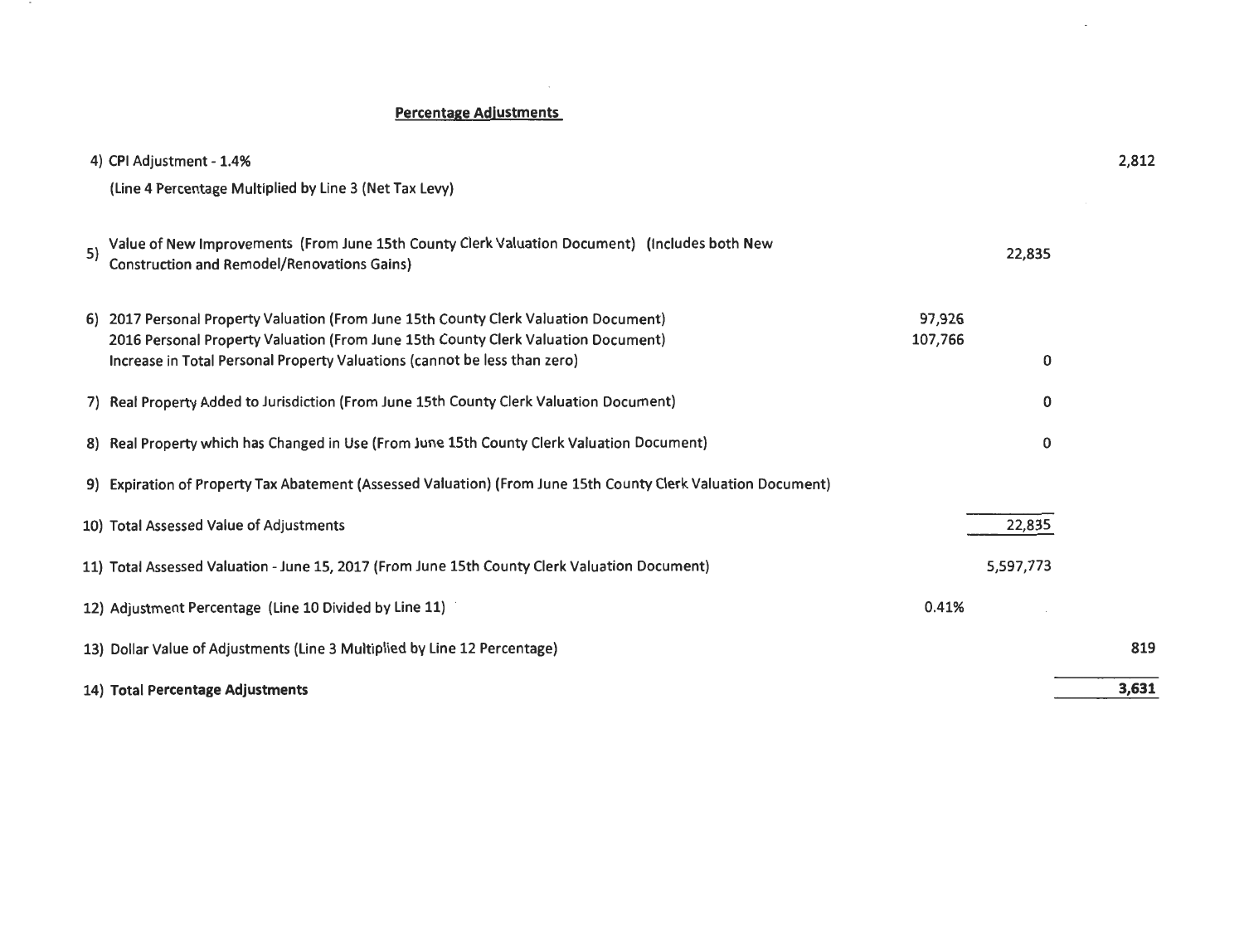## **Increased Tax Revenues Adjustment**

|     | 15) Property Tax Revenues Spent on Debt Service in 2018 Budget (From 2018 Budget - Certificate Page)<br>Less: Property Tax Revenues Spent on Debt Service in 2017 Budget (From 2017 Budget - Certificate Page) | 0<br>0 |   |
|-----|----------------------------------------------------------------------------------------------------------------------------------------------------------------------------------------------------------------|--------|---|
|     | <b>Difference</b>                                                                                                                                                                                              |        | 0 |
| 16) | Property Tax Revenues Spent Public Building Commission and Lease Payments in 2018 Budget (obligations must<br>have incurred prior to July 1, 2016)                                                             | 0      |   |
|     | Less: Property Tax Revenues Spent on PBC and Lease Payments in 2017 Budget                                                                                                                                     | 134255 | 0 |
|     | 17) Property Tax Revenues Spent on Special Assessments in 2018 Budget                                                                                                                                          |        | 0 |
| 18) | Property Tax Revenues Spent on Court Judgments or Settlements and Associated<br>Legal Costs in 2018 Budget                                                                                                     |        | 0 |
|     | 19) Property Tax Revenues Spent on Federal or State Mandates (effective after June 30, 2015)<br>and Loss of Funding from Federal Sources after January 1, 2017 in 2018 Budget                                  |        | 0 |
|     |                                                                                                                                                                                                                |        |   |

 $\overline{a}$ 

20) Property Tax Revenues Spent on Expenses Related to Disasters or Federal Emergency in 2018 Budget

0

 $\sim$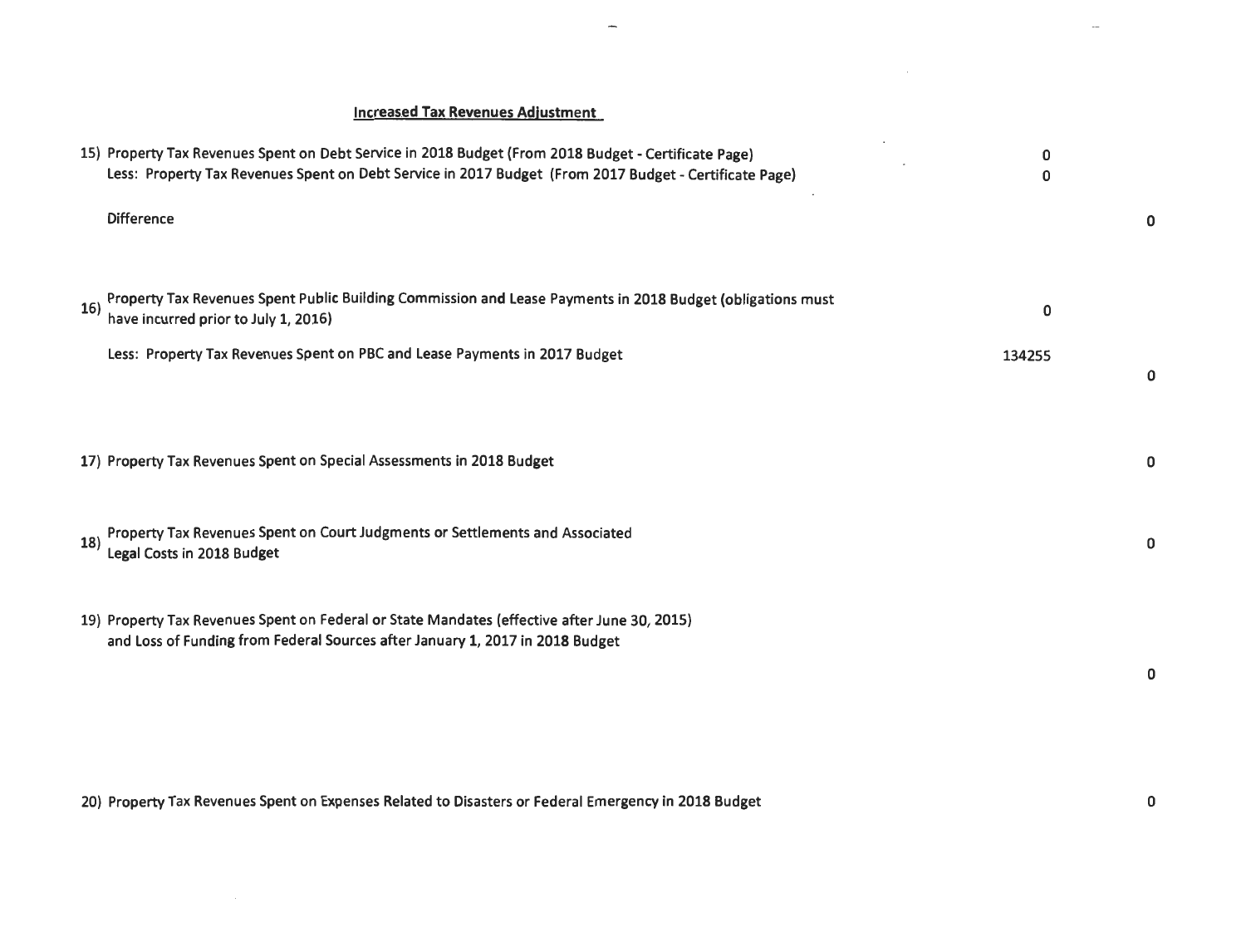| 21) Law Enforcement Expenses - 2018 Budget (Do not Include building construction or remodeling costs)                                |   | 0 |   |
|--------------------------------------------------------------------------------------------------------------------------------------|---|---|---|
| Law Enforcement Expenses - 2017 Budget (Do not Include building construction or remodeling costs)                                    | 0 |   |   |
| CPI Adjustment - 1.4%<br>Law Enforcement Expenses - 2107 Budget (Indexed by CPI)<br>Increased Law Enforcement Expense in 2018 Budget | 0 | 0 | 0 |
| 22) Fire Protection Expenses - 2018 Budget (Do not Include building construction or remodeling costs)                                |   | 0 |   |
| Fire Protection Expenses - 2017 Budget (Do not Include building construction or remodeling costs)                                    | 0 |   |   |
| CPI Adjustment - 1.4%<br>Fire Protection Expenses - 2107 Budget (Indexed by CPI)<br><b>Increased Fire Protection Expense</b>         | 0 | 0 | 0 |
| 23) Emergency Medical Expenses - 2018 Budget (Do not Include building construction or remodeling costs)                              |   | 0 |   |
| Emergency Medical Expenses - 2017 Budget (Do not Include building construction or remodeling costs)                                  | 0 |   |   |
| CPI Adjustment - 1.4%<br>Emergency Medical Expenses - 2107 Budget (indexed by CPI)<br><b>Increased Emergency Medical Expense</b>     | 0 | 0 | 0 |
| <b>Total Increased Tax Revenue Adjustment</b>                                                                                        |   |   | 0 |

 $-$ 

 $\sim$ 

 $\mathcal{L}^{\text{max}}_{\text{max}}$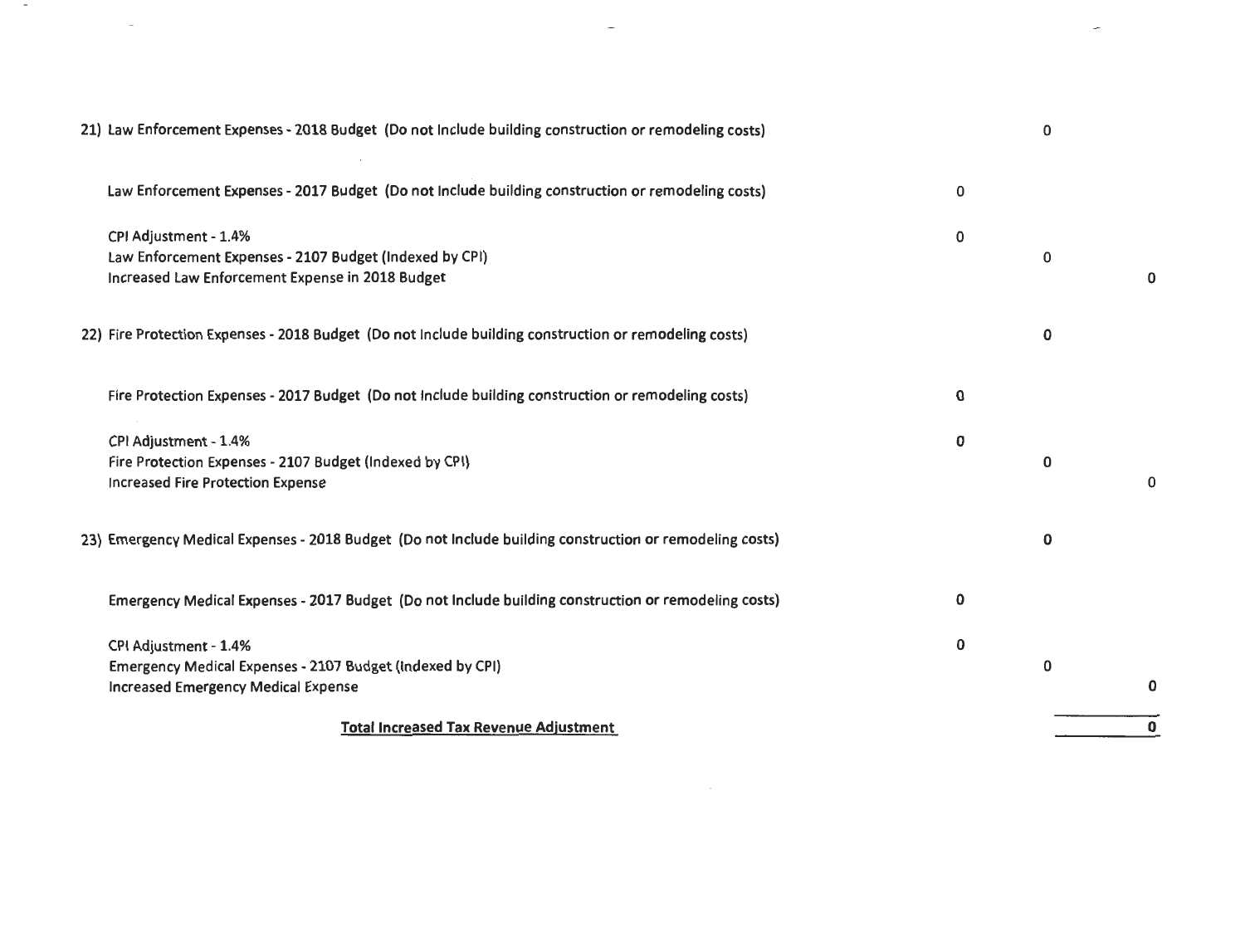## Levy on Behalf of Another Political or Governmental Subdivision

 $\sim 100$ 

| 24) Library Levy 2018 Budget                                                            | 0       |
|-----------------------------------------------------------------------------------------|---------|
| 24a) Recreation Commission Levy 2018 Budget<br>24b) Other Governmental Levy 2018 Budget | 0<br>0  |
| 25) Total Levies on Behalf of Another Political or Governmental Subdivision             |         |
| 26) Total Computed Tax Levy                                                             | 204,482 |

 $\sim$ 

 $\overline{\phantom{a}}$ 

 $\omega$ 

 $\sim 10^{-10}$  km  $^{-1}$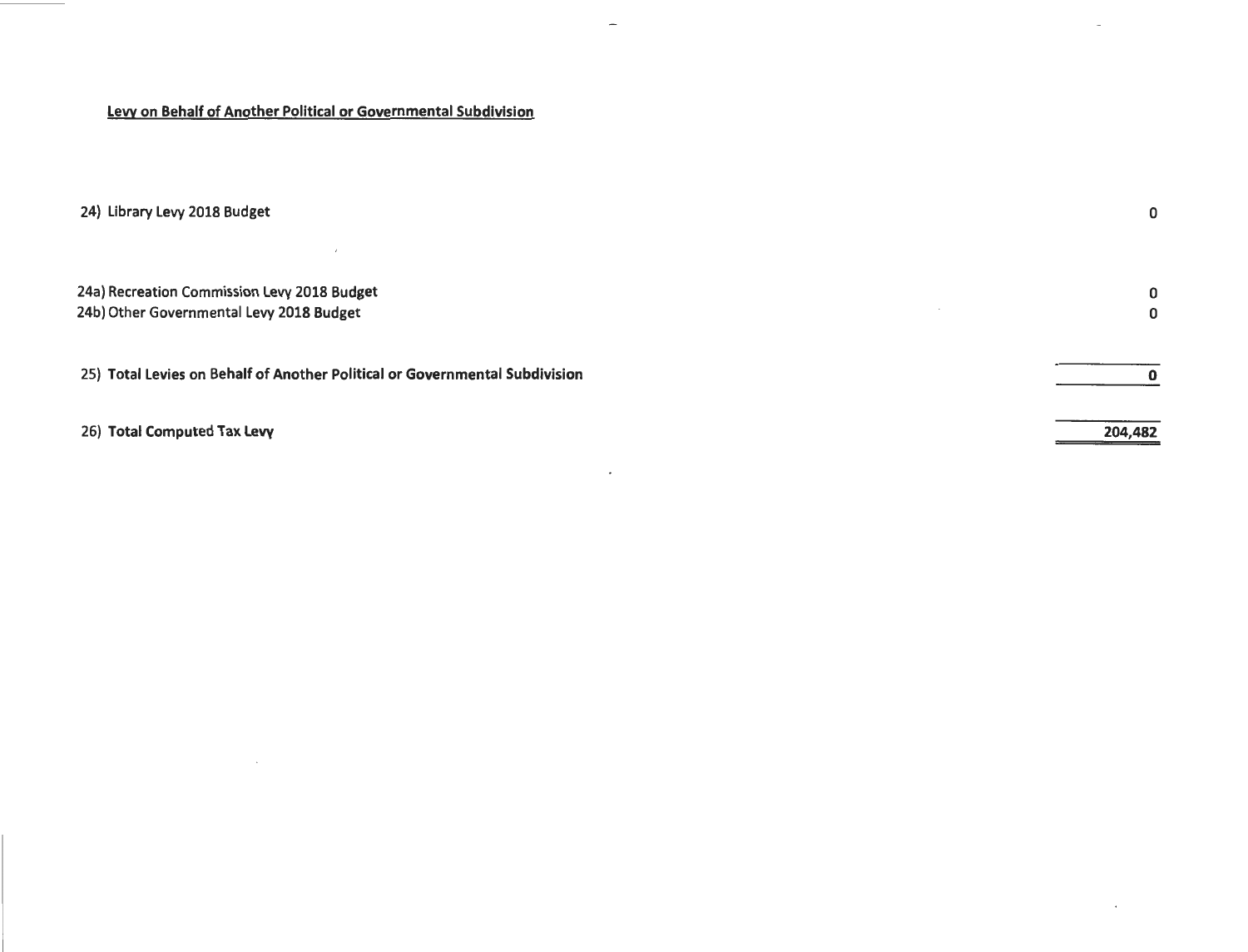# **Allocation of Motor (MVT), Recreational (RVT), 16/20M Vehicle Tax**

| <b>Budgeted Funds</b>                     | <b>Budget Tax Levy</b>                                 |                      | Allocation for Proposed Year 2018 |            |
|-------------------------------------------|--------------------------------------------------------|----------------------|-----------------------------------|------------|
| for 2017                                  | Amount for 2016                                        | <b>MVT</b>           | <b>RVT</b>                        | 16/20M Veh |
| General                                   | 200,851                                                | 27,509               | 380                               | 574        |
| Debt Service                              |                                                        |                      |                                   |            |
| Library                                   |                                                        |                      |                                   |            |
|                                           |                                                        |                      |                                   |            |
|                                           |                                                        |                      |                                   |            |
|                                           |                                                        |                      |                                   |            |
| <b>TOTAL</b>                              | 200,851                                                | 27,509               | 380                               | 574        |
| County Treas Motor Vehicle Estimate       |                                                        | 27,509               |                                   |            |
|                                           | <b>County Treasurers Recreational Vehicle Estimate</b> |                      | 380                               |            |
| County Treasurers 16/20M Vehicle Estimate |                                                        |                      |                                   | 574        |
| Motor Vehicle Factor                      |                                                        | 0.13696              |                                   |            |
|                                           | Recreational Vehicle Factor                            |                      | 0.00189                           |            |
|                                           |                                                        | 16/20 Vehicle Factor |                                   | 0.00286    |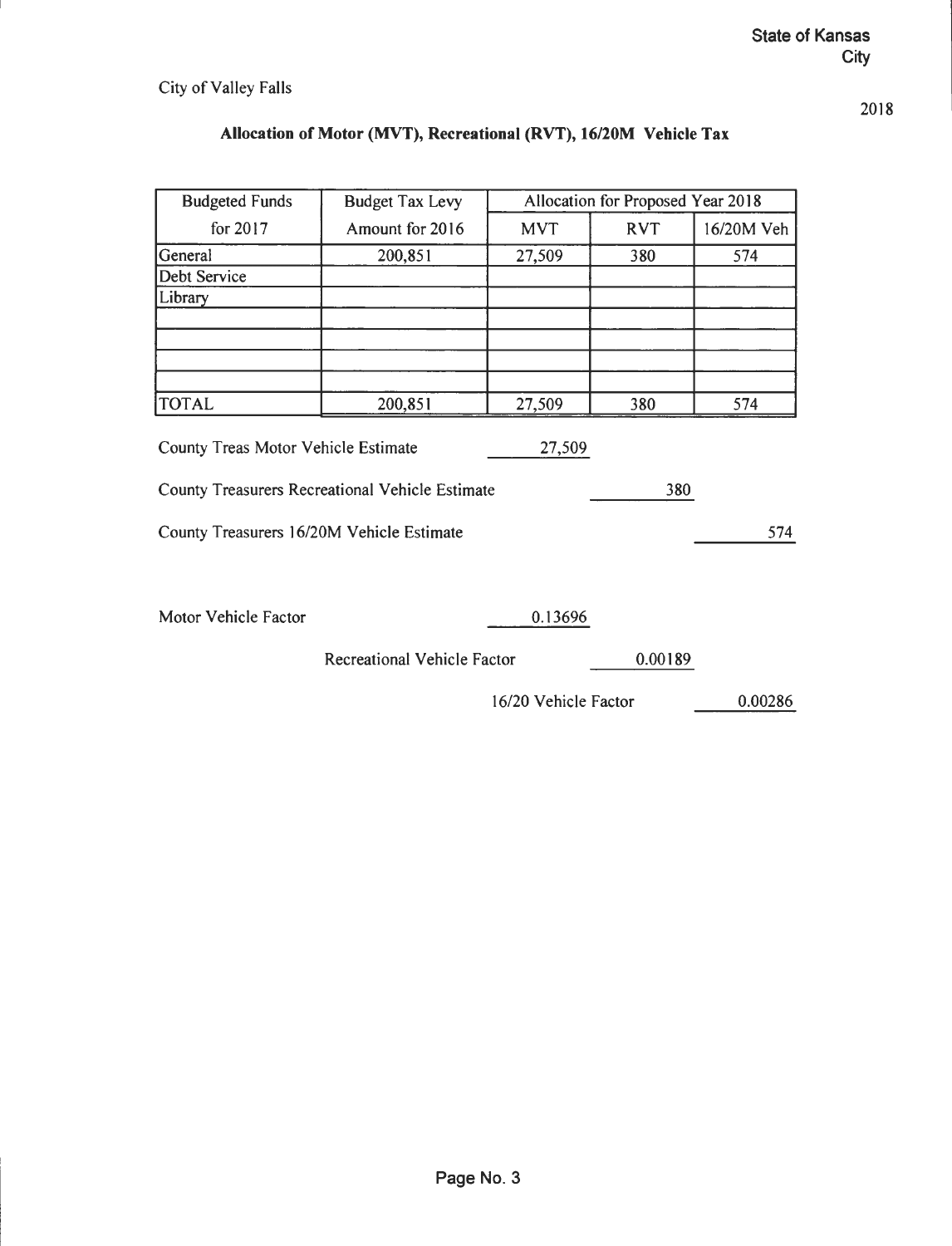#### **Schedule of Transfers**

| <b>Expenditure</b><br><b>Fund Transferred</b><br>From: | Receipt<br><b>Fund Transferred</b><br>To: | Actual<br><b>Amount</b> for<br>2016 | Current<br><b>Amount</b> for<br>2017 | Proposed<br><b>Amount</b> for<br>2018 | <b>Transfers</b><br><b>Authorized by</b><br><b>Statute</b> |
|--------------------------------------------------------|-------------------------------------------|-------------------------------------|--------------------------------------|---------------------------------------|------------------------------------------------------------|
|                                                        |                                           |                                     |                                      |                                       |                                                            |
|                                                        |                                           |                                     |                                      |                                       |                                                            |
|                                                        |                                           |                                     |                                      |                                       |                                                            |
|                                                        |                                           |                                     |                                      |                                       |                                                            |
|                                                        |                                           |                                     |                                      |                                       |                                                            |
|                                                        | <b>Totals</b>                             |                                     |                                      |                                       |                                                            |
|                                                        | Adjustments*                              |                                     |                                      |                                       |                                                            |
|                                                        | <b>Adjusted Totals</b>                    |                                     |                                      |                                       |                                                            |

\*Note: Adjustments are required only if the transfer is being made in 20 17 and/or 20 18 from a non-budgeted fund.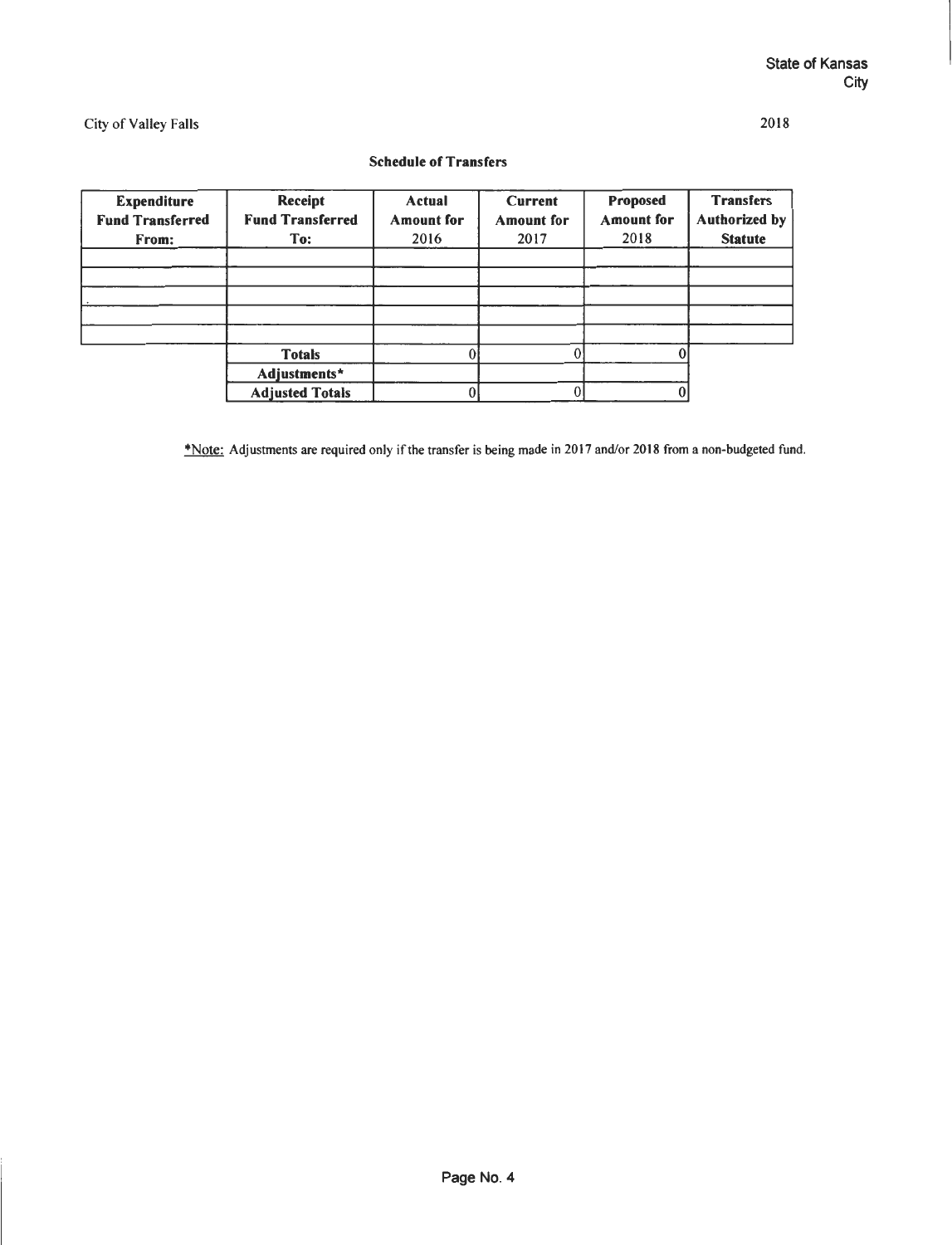2018

City of Valley Falls

## **STATEMENT OF INDEBTEDNESS**

|                            | Date         | Date       | Interest |               | <b>Beginning Amt</b> |             |             |          | <b>Amount Due</b> |          | Amount Due |
|----------------------------|--------------|------------|----------|---------------|----------------------|-------------|-------------|----------|-------------------|----------|------------|
| Type of                    | of           | of         | Rate     | Amount        | Outstanding          |             | Date Due    |          | 2017              |          | 2018       |
| Debt                       | <b>Issue</b> | Retirement | $\%$     | <b>Issued</b> | Jan 1,2017           | Interest    | Principal   | Interest | Principal         | Interest | Principal  |
| General Obligation:        |              |            |          |               |                      |             |             |          |                   |          |            |
| <b>Swimming Pool</b>       | 10/26/2016   | 4/1/2037   | 1.00     | 1,535,000     | 1,535,000            | 10/7        |             | 40,458   |                   | 43,278   | 80,000     |
|                            |              |            |          |               |                      |             |             |          |                   |          |            |
|                            |              |            |          |               |                      |             |             |          |                   |          |            |
|                            |              |            |          |               |                      |             |             |          |                   |          |            |
|                            |              |            |          |               |                      |             |             |          |                   |          |            |
|                            |              |            |          |               |                      |             |             |          |                   |          |            |
| <b>Total G.O. Bonds</b>    |              |            |          |               | 1,535,000            |             |             | 40,458   | $\bf{0}$          | 43,278   | 80,000     |
| Revenue Bonds:             |              |            |          |               |                      |             |             |          |                   |          |            |
|                            |              |            |          |               |                      |             |             |          |                   |          |            |
|                            |              |            |          |               |                      |             |             |          |                   |          |            |
|                            |              |            |          |               |                      |             |             |          |                   |          |            |
|                            |              |            |          |               |                      |             |             |          |                   |          |            |
|                            |              |            |          |               |                      |             |             |          |                   |          |            |
| <b>Total Revenue Bonds</b> |              |            |          |               | $\bf{0}$             |             |             | $\bf{0}$ | $\bf{0}$          | $\bf{0}$ | $\bf{0}$   |
| Other:                     |              |            |          |               |                      |             |             |          |                   |          |            |
| KSB Water Loan             | 5/20/2013    | 2/20/2019  | 2.35     | 175,528       | 76,925               | 2/20 & 8/20 | 2/20 & 8/20 | 1,634    | 29,685            | 933      | 30,387     |
|                            |              |            |          |               |                      |             |             |          |                   |          |            |
|                            |              |            |          |               |                      |             |             |          |                   |          |            |
|                            |              |            |          |               |                      |             |             |          |                   |          |            |
|                            |              |            |          |               |                      |             |             |          |                   |          |            |
|                            |              |            |          |               |                      |             |             |          |                   |          |            |
| <b>Total Other</b>         |              |            |          |               | 76,925               |             |             | 1,634    | 29,685            | 933      | 30,387     |
| <b>Total Indebtedness</b>  |              |            |          |               | 1,611,925            |             |             | 42,092   | 29,685            | 44,211   | 110,387    |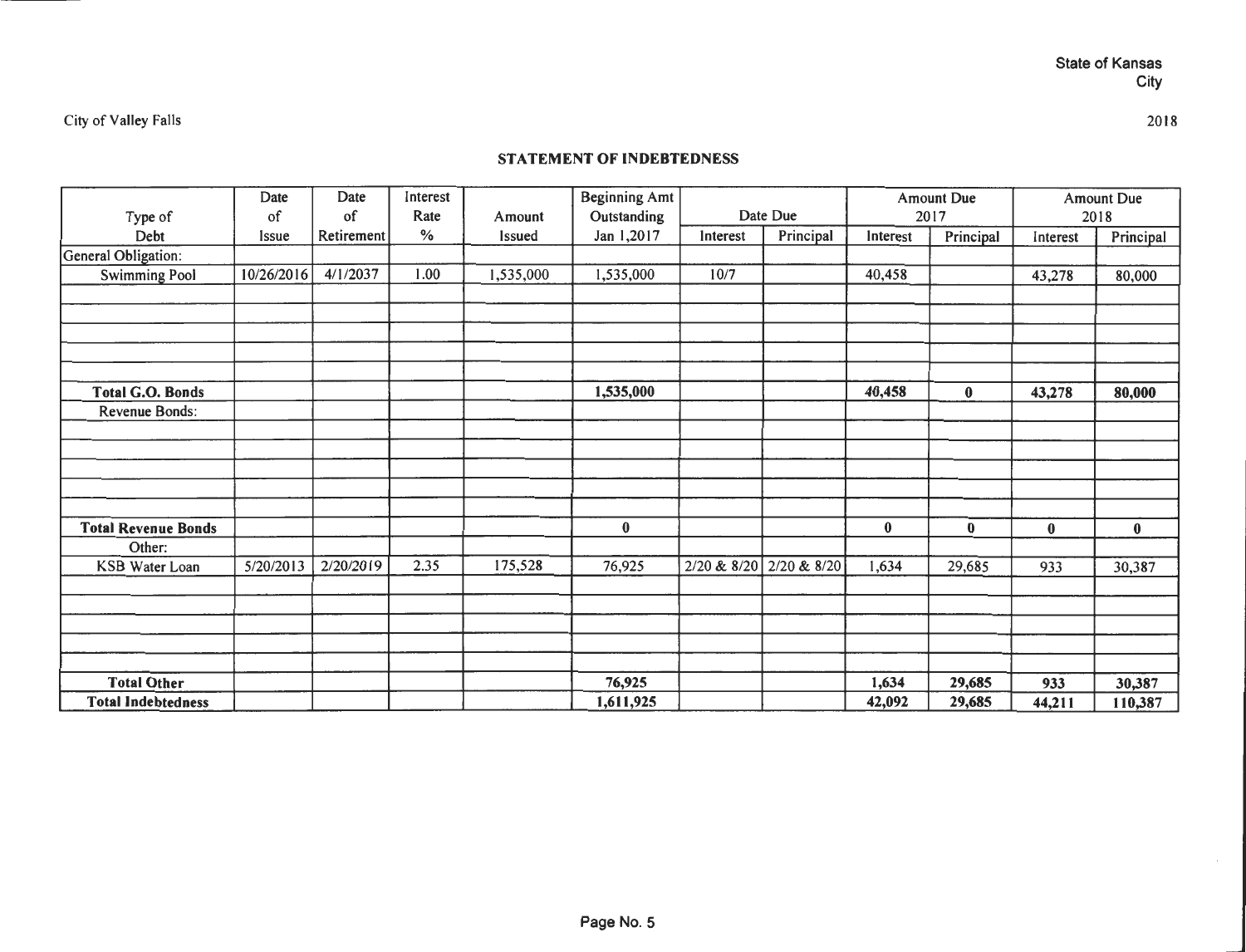### **STATEMENT OF CONDITIONAL LEASE-PURCHASE AND CERTIFICATE OF PARTICIPATION\***

| Items<br>Purchased | Contract<br>Date | Term of<br>Contract<br>(Months) | Interest<br>Rate<br>$\%$ | Total<br>Amount<br>Financed<br>(Beginning Principal) | <b>Principal Balance</b><br>As Beginning of<br>2017 | Payments<br>Due<br>2017 | Payments<br>Due<br>2018 |
|--------------------|------------------|---------------------------------|--------------------------|------------------------------------------------------|-----------------------------------------------------|-------------------------|-------------------------|
|                    |                  |                                 |                          |                                                      |                                                     |                         |                         |
|                    |                  |                                 |                          |                                                      |                                                     |                         |                         |
|                    |                  |                                 |                          |                                                      |                                                     |                         |                         |
|                    |                  |                                 |                          |                                                      |                                                     |                         |                         |
|                    |                  |                                 |                          |                                                      |                                                     |                         |                         |
|                    |                  |                                 |                          |                                                      |                                                     |                         |                         |
|                    |                  |                                 |                          |                                                      |                                                     |                         |                         |
|                    |                  |                                 |                          |                                                      |                                                     |                         |                         |
|                    |                  |                                 |                          |                                                      |                                                     |                         |                         |
|                    |                  |                                 |                          |                                                      |                                                     |                         |                         |
|                    |                  |                                 |                          | <b>Totals</b>                                        | $\mathbf{0}$                                        | $\bf{0}$                | $\bf{0}$                |

\*\*\*If you are merely leasing/renting with no intent to purchase, do not list--such transactions are not lease-purchases.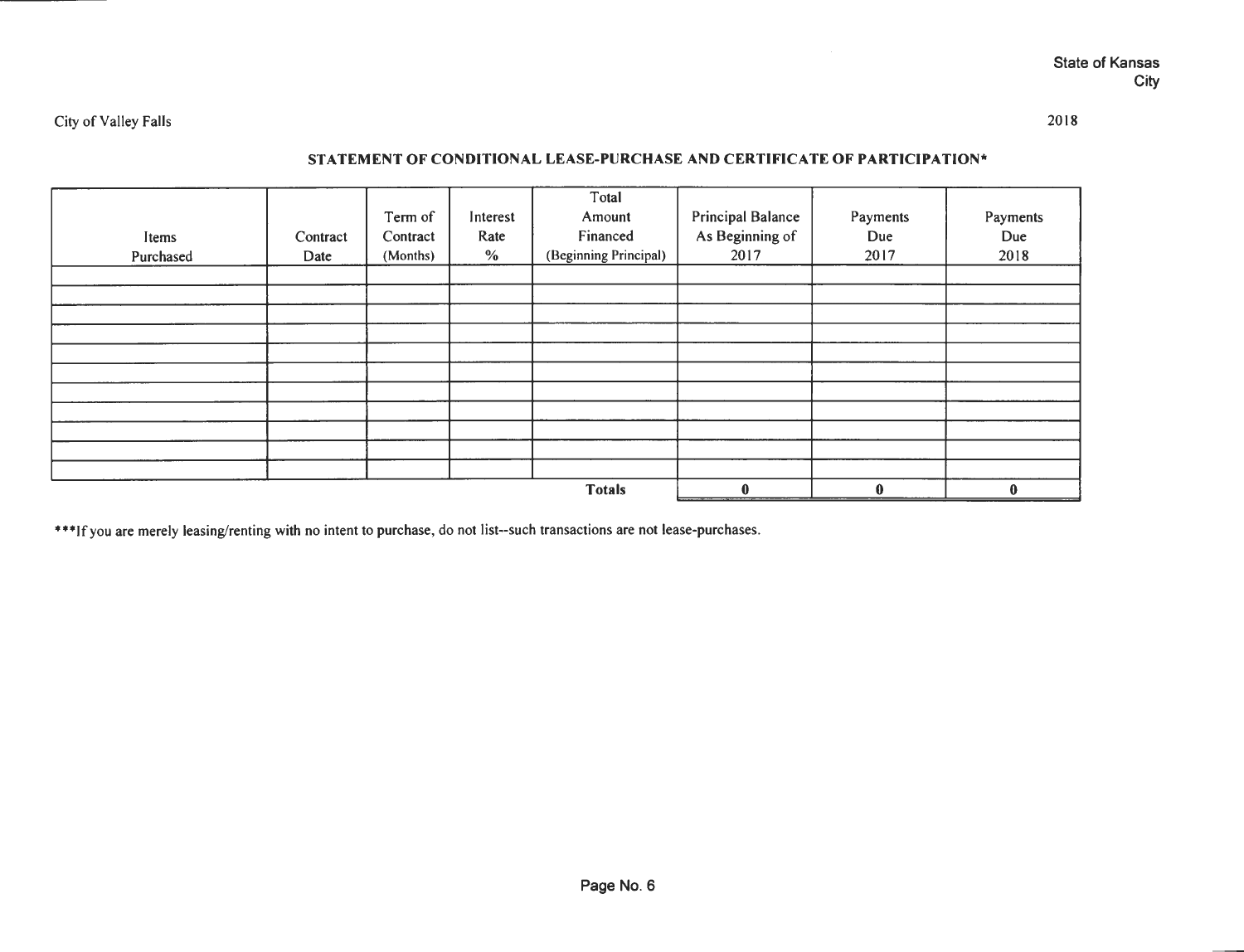#### **WORKSHEET FOR STATE GRANT-IN-AID TO PUBLIC LIBRARIES AND REGIONAL LIBRARY SYSTEMS**

#### **Budgeted Year: 2018**

Library found in: City of Valley Falls Jefferson

Two tests are used to determine eligibility for State Library Grant. If the grant is approved, then the municipality's library will be paid the grant on February 15 of each year.

| First test:                      |              |               |
|----------------------------------|--------------|---------------|
|                                  | Current Year | Proposed Year |
|                                  | <u> 2017</u> | 2018          |
| Ad Valorem Tax                   | S0           | \$0           |
| Delinquent Tax                   | SO.          | \$0           |
| Motor Vehicle Tax                | \$0          |               |
| <b>Recreational Vehicle Tax</b>  | \$0          |               |
| 16/20M Vehicle Tax               | \$0          |               |
| <b>LAVTR</b>                     | \$0          | S0            |
|                                  | \$0          | \$0           |
| <b>TOTAL TAXES</b>               | \$0          | \$0           |
| Difference in Total Taxes:       | \$0          |               |
| Qualify for grant: Not Qualify   |              |               |
| Second test:                     |              |               |
| <b>Assessed Valuation</b>        | \$0          | \$5,597,773   |
| Did Assessed Valuation Decrease? | No           |               |
| Levy Rate                        |              |               |
| Difference in Levy Rate:         | #VALUE!      |               |
| Qualify for grant:<br>#VALUE!    |              |               |

Overall does the municipality qualify for a grant? **#VALUE!** 

If the municipality would not have qualified for a grant, please see the below narrative for assistance from the State Library.

Page No. 7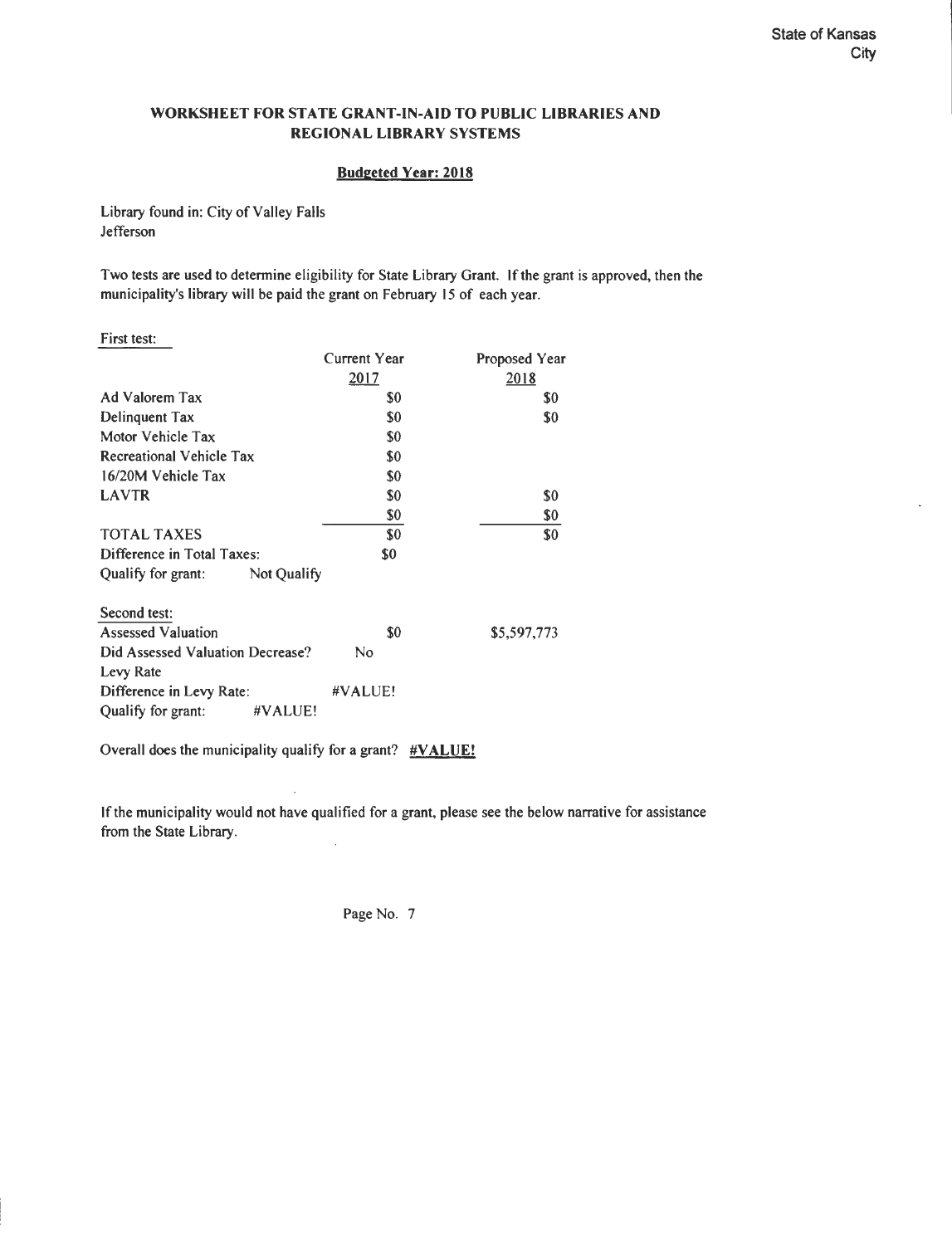#### 2018

#### **FUND PAGE FOR FUNDS WITH A TAX LEVY**

| FUND FAGE FOR FUNDS WITH A TAA LEVT      |                                    |                                       |                           |
|------------------------------------------|------------------------------------|---------------------------------------|---------------------------|
| <b>Adopted Budget</b>                    | Prior Year                         | Current Year                          | Proposed Budget           |
| General                                  | Actual for 2016                    | Estimate for 2017                     | Year for 2018             |
| Unencumbered Cash Balance Jan 1          | 163,121                            | 1,494,011                             | 31,366                    |
| Receipts:                                |                                    |                                       |                           |
| Ad Valorem Tax                           | 191,290                            |                                       | 200,851 xxxxxxxxxxxxxxxxx |
| Delinquent Tax                           | 2,603                              | 5,021                                 |                           |
| Motor Vehicle Tax                        | 30,172                             | 29,983                                | 27,509                    |
| Recreational Vehicle Tax                 | 439                                | 380                                   | 380                       |
| 16/20M Vehicle Tax                       | 365                                | 574                                   | 574                       |
| Gross Earning (Intangible) Tax           |                                    |                                       | $\bf{0}$                  |
| <b>LAVTR</b>                             |                                    |                                       | $\bf{0}$                  |
| City and County Revenue Sharing          |                                    |                                       | $\bf{0}$                  |
| Local Alcoholic Liquor                   |                                    |                                       |                           |
| Compensating Use Tax                     | 9,828                              | 10,700                                | 11,700                    |
| <b>Local Sales Tax</b>                   | 161,955                            | 165,000                               | 180,000                   |
| <b>Franchise Tax</b>                     | 48,241                             | 48,500                                | 48,500                    |
| Licenses                                 | 1,122                              | 1,000                                 | 1,000                     |
| <b>Building Permits</b>                  |                                    |                                       |                           |
| <b>Additional Sales Tax</b>              |                                    | 100,000                               | 115,000                   |
| <b>Swimming Pool</b>                     | 14,398                             | 14,000                                | 20,000                    |
| Police                                   | 15,935                             | 30,000                                | 30,000                    |
| <b>Bond Proceeds</b>                     | 1,535,360                          | $\bf{0}$                              | $\bf{0}$                  |
| Capital Outlay (swimming pool)           |                                    | 250,000                               |                           |
| In Lieu of Taxes                         | 5,964                              | 5,964                                 | 5,964                     |
| <b>Interest on Idle Funds</b>            | 1,837                              | 1,800                                 | 1,800                     |
| Miscellaneous                            | 8,996                              | 8,500                                 | 8,500                     |
| Does miscellaneous exceed 10% of Total F |                                    |                                       |                           |
| <b>Total Receipts</b>                    |                                    | 872,273                               |                           |
| <b>Resources Available:</b>              | 2,028,505                          |                                       | 450,927                   |
| Expenditures:                            | 2,191,626                          | 2,366,284                             | 482,293                   |
| <b>Personnel Services</b>                | 307,390                            | 330,000                               | 340,000                   |
| <b>General Government</b>                | 74,941                             | 75,000                                | 75,000                    |
| <b>Public Safety</b>                     | 25,093                             | 40,000                                | 40,000                    |
| <b>Street</b>                            | 122,129                            | 75,000                                | 126,300                   |
| Parks                                    | 5,508                              | 4,000                                 | 4,000                     |
| Capital Outlay                           |                                    | 1,385,000                             |                           |
| <b>Swimming Pool</b>                     | 9,919                              | 10,000                                | 10,000                    |
| <b>Transfer to Equipment Reserves</b>    |                                    |                                       |                           |
| Transfer to Consolidated Streets & Hwy   |                                    | 60,000                                |                           |
| <b>Bond Fees</b>                         | 152,635                            |                                       |                           |
| <b>Bond Payment</b>                      |                                    | 40,458                                | 83,278                    |
| <b>New Pool Expenses</b>                 |                                    | 315,460                               |                           |
|                                          |                                    |                                       |                           |
|                                          |                                    |                                       |                           |
|                                          |                                    |                                       |                           |
|                                          |                                    |                                       |                           |
|                                          |                                    |                                       |                           |
|                                          |                                    |                                       |                           |
|                                          |                                    |                                       |                           |
|                                          |                                    |                                       |                           |
|                                          |                                    |                                       |                           |
|                                          |                                    |                                       |                           |
|                                          |                                    |                                       |                           |
| Neighborhood Revitalization Rebate       |                                    |                                       |                           |
| Miscellaneous                            |                                    |                                       |                           |
| Does miscellaneous exceed 10% of Total E |                                    |                                       |                           |
| <b>Total Expenditures</b>                | 697,615                            | 2,334,918                             | 678,578                   |
| Unencumbered Cash Balance Dec 31         | 1,494,011                          |                                       | 31,366 XXXXXXXXXXXXXXXX   |
| 2016/2017 Budget Authority Amount:       | 560,670                            | 760,760                               | xxxxxxxxxxxxxxxxx         |
|                                          |                                    | Non-Appropriated Balance              |                           |
| See Tab C<br>See Tab A                   | Total Expenditure/Non-Appr Balance | 678,578                               |                           |
|                                          |                                    | <b>Tax Required</b>                   | 196,285                   |
|                                          | Delinquent Comp Rate:              | 2.5%<br>Amount of 2017 Ad Valorem Tax | 4,907                     |
|                                          | 201,192                            |                                       |                           |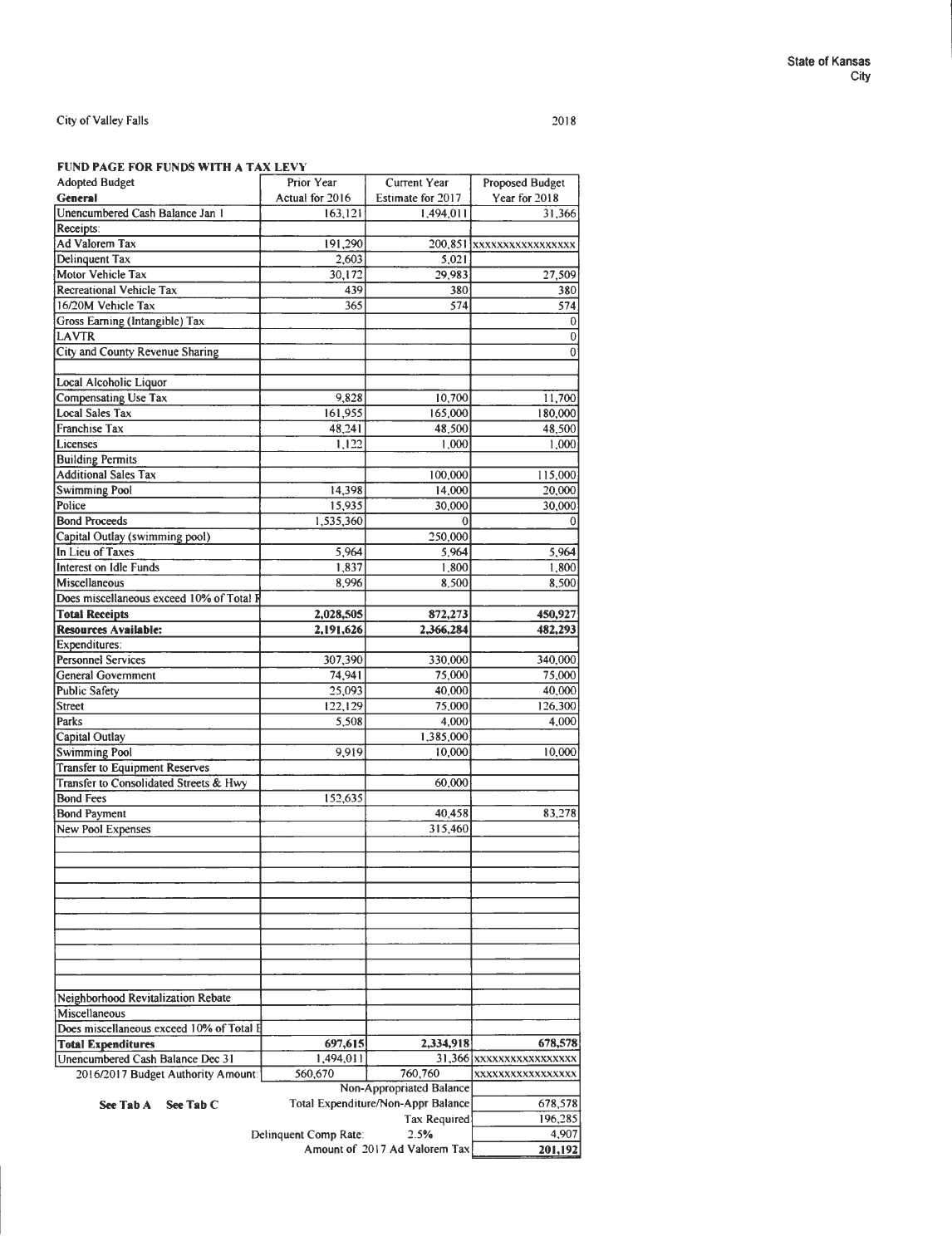**OPTIONAL DETAIL PAGE FOR ANY FUND** 

| Adopted Budget        | Prior Year      | Current Year      | <b>Proposed Budget</b> |
|-----------------------|-----------------|-------------------|------------------------|
| Fund - Detail Expend  | Actual for 2016 | Estimate for 2017 | Year for 2018          |
| Expenditures:         |                 |                   |                        |
|                       |                 |                   |                        |
| Salaries              |                 |                   |                        |
| Contractual           |                 |                   |                        |
| Commodities           |                 |                   |                        |
| Capital Outlay        |                 |                   |                        |
|                       |                 |                   |                        |
|                       |                 |                   |                        |
|                       |                 |                   |                        |
| Total                 | $\bf{0}$        | 0                 | 0                      |
|                       |                 |                   |                        |
| <b>Salaries</b>       |                 |                   |                        |
| Contractual           |                 |                   |                        |
| Commodities           |                 |                   |                        |
| Capital Outlay        |                 |                   |                        |
|                       |                 |                   |                        |
|                       |                 |                   |                        |
| Total                 | 0               | 0                 | $\bf{0}$               |
|                       |                 |                   |                        |
| Salaries              |                 |                   |                        |
| Contractual           |                 |                   |                        |
| Commodities           |                 |                   |                        |
| Capital Outlay        |                 |                   |                        |
|                       |                 |                   |                        |
| Total                 | $\bf{0}$        | 0                 | $\bf{0}$               |
|                       |                 |                   |                        |
| Salaries              |                 |                   |                        |
| Contractual           |                 |                   |                        |
| Commodities           |                 |                   |                        |
| <b>Capital Outlay</b> |                 |                   |                        |
| Total                 | 0               | 0                 | 0                      |
|                       |                 |                   |                        |
| Salaries              |                 |                   |                        |
| Contractual           |                 |                   |                        |
| Commodities           |                 |                   |                        |
| Capital Outlay        |                 |                   |                        |
|                       |                 |                   |                        |
| Total                 | $\bf{0}$        | $\bf{0}$          | $\bf{0}$               |
|                       |                 |                   |                        |
| <b>Salaries</b>       |                 |                   |                        |
| Contractual           |                 |                   |                        |
| Commodities           |                 |                   |                        |
| Capital Outlay        |                 |                   |                        |
|                       |                 |                   |                        |
| Total                 | 0               | 0                 | 0                      |
|                       |                 |                   |                        |
| Salaries              |                 |                   |                        |
| Contractual           |                 |                   |                        |
| Commodities           |                 |                   |                        |
| Capital Outlay        |                 |                   |                        |
|                       |                 |                   |                        |
| Total                 | 0               | $\bf{0}$          | $\mathbf 0$            |
|                       |                 |                   |                        |
| Salaries              |                 |                   |                        |
| Contractual           |                 |                   |                        |
|                       |                 |                   |                        |
| Commodities           |                 |                   |                        |
| Capital Outlay        |                 |                   |                        |
|                       |                 |                   |                        |
| Total                 | 0               | $\bf{0}$          | $\pmb{0}$              |
|                       |                 |                   |                        |
| Page Total            | $\mathbf{0}$    | $\mathbf{0}$      | $\mathbf{0}$           |

2018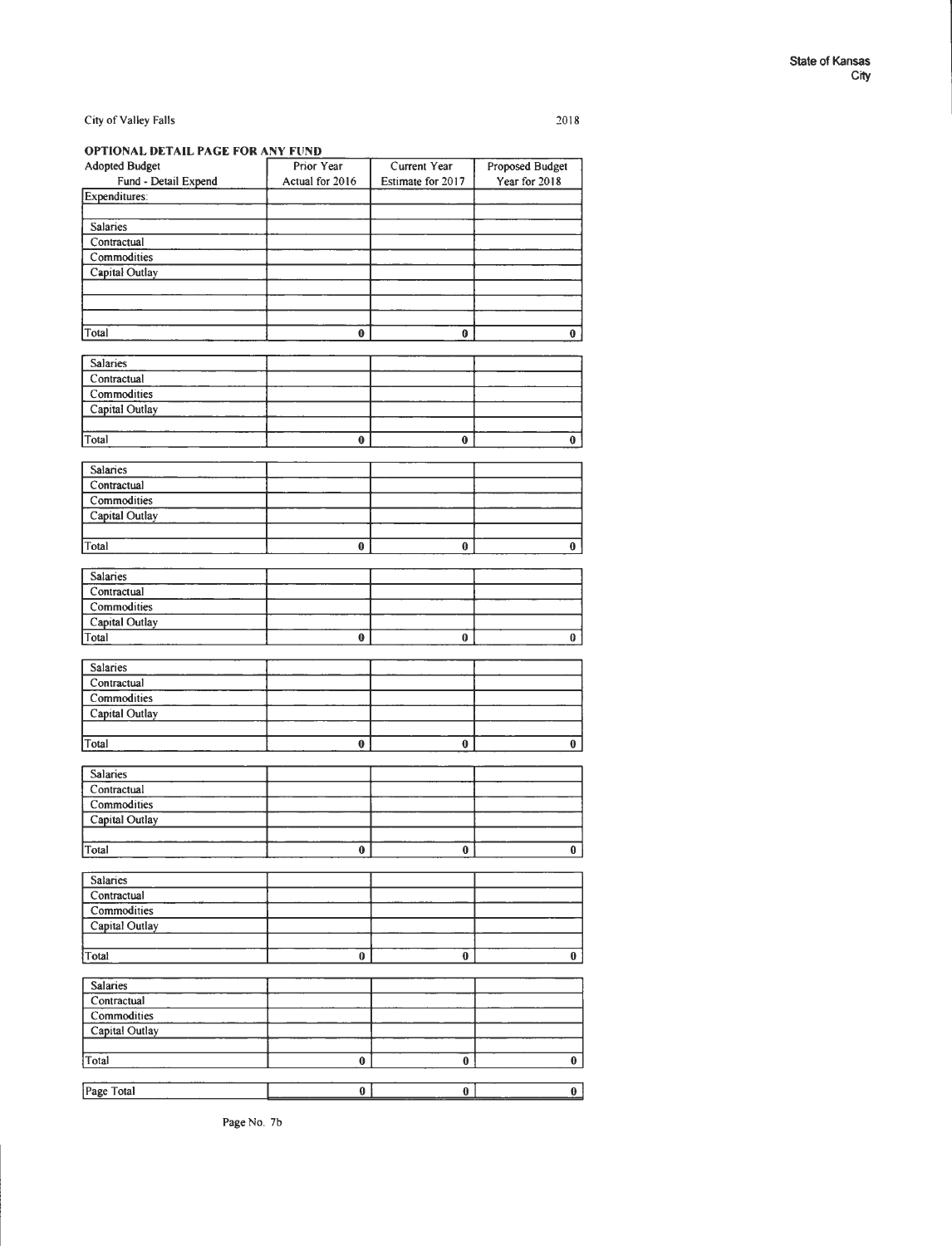#### **FUND PAGE FOR FUNDS WITH A TAX LEVY**

| <b>Debt Service</b><br>Actual for 2016<br>Year for 2018<br>Estimate for 2017<br>0<br>$\Omega$<br>Ad Valorem Tax<br>0 xxxxxxxxxxxxxxxx<br>Motor Vehicle Tax<br>16/20M Vehicle Tax<br>Interest on Idle Funds<br>Miscellaneous<br>Does miscellaneous exceed 10% of Total I<br><b>Total Receipts</b><br>$\bf{0}$<br>0<br>0<br><b>Resources Available:</b><br>0<br>0<br>0<br>Neighborhood Revitalization Rebate<br>Miscellaneous<br>Does miscellanous exceed 10% of Total E:<br><b>Total Expenditures</b><br>$\bf{0}$<br>0<br>n<br>Unencumbered Cash Balance Dec 31<br>$\Omega$<br>0 xxxxxxxxxxxxxxxx<br>2016/2017 Budget Authority Amount:<br>$\Omega$<br>$\Omega$<br>xxxxxxxxxxxxxxxxx<br>Non-Appropriated Balance<br>Total Expenditure/Non-Appr Balance<br>$\bf{0}$<br>$\overline{0}$<br><b>Tax Required</b><br>$\overline{\mathfrak{o}}$<br>2.5%<br>Delinquent Comp Rate<br>$\overline{0}$<br>Amount of 2017 Ad Valorem Tax | <b>Adopted Budget</b>           | Prior Year | Current Year | <b>Proposed Budget</b> |
|----------------------------------------------------------------------------------------------------------------------------------------------------------------------------------------------------------------------------------------------------------------------------------------------------------------------------------------------------------------------------------------------------------------------------------------------------------------------------------------------------------------------------------------------------------------------------------------------------------------------------------------------------------------------------------------------------------------------------------------------------------------------------------------------------------------------------------------------------------------------------------------------------------------------------|---------------------------------|------------|--------------|------------------------|
|                                                                                                                                                                                                                                                                                                                                                                                                                                                                                                                                                                                                                                                                                                                                                                                                                                                                                                                            |                                 |            |              |                        |
|                                                                                                                                                                                                                                                                                                                                                                                                                                                                                                                                                                                                                                                                                                                                                                                                                                                                                                                            | Unencumbered Cash Balance Jan 1 |            |              |                        |
|                                                                                                                                                                                                                                                                                                                                                                                                                                                                                                                                                                                                                                                                                                                                                                                                                                                                                                                            | Receipts:                       |            |              |                        |
|                                                                                                                                                                                                                                                                                                                                                                                                                                                                                                                                                                                                                                                                                                                                                                                                                                                                                                                            |                                 |            |              |                        |
|                                                                                                                                                                                                                                                                                                                                                                                                                                                                                                                                                                                                                                                                                                                                                                                                                                                                                                                            | Delinquent Tax                  |            |              |                        |
|                                                                                                                                                                                                                                                                                                                                                                                                                                                                                                                                                                                                                                                                                                                                                                                                                                                                                                                            |                                 |            |              |                        |
|                                                                                                                                                                                                                                                                                                                                                                                                                                                                                                                                                                                                                                                                                                                                                                                                                                                                                                                            | Recreational Vehicle Tax        |            |              |                        |
|                                                                                                                                                                                                                                                                                                                                                                                                                                                                                                                                                                                                                                                                                                                                                                                                                                                                                                                            |                                 |            |              |                        |
|                                                                                                                                                                                                                                                                                                                                                                                                                                                                                                                                                                                                                                                                                                                                                                                                                                                                                                                            |                                 |            |              |                        |
|                                                                                                                                                                                                                                                                                                                                                                                                                                                                                                                                                                                                                                                                                                                                                                                                                                                                                                                            |                                 |            |              |                        |
|                                                                                                                                                                                                                                                                                                                                                                                                                                                                                                                                                                                                                                                                                                                                                                                                                                                                                                                            |                                 |            |              |                        |
|                                                                                                                                                                                                                                                                                                                                                                                                                                                                                                                                                                                                                                                                                                                                                                                                                                                                                                                            |                                 |            |              |                        |
|                                                                                                                                                                                                                                                                                                                                                                                                                                                                                                                                                                                                                                                                                                                                                                                                                                                                                                                            |                                 |            |              |                        |
|                                                                                                                                                                                                                                                                                                                                                                                                                                                                                                                                                                                                                                                                                                                                                                                                                                                                                                                            |                                 |            |              |                        |
|                                                                                                                                                                                                                                                                                                                                                                                                                                                                                                                                                                                                                                                                                                                                                                                                                                                                                                                            |                                 |            |              |                        |
|                                                                                                                                                                                                                                                                                                                                                                                                                                                                                                                                                                                                                                                                                                                                                                                                                                                                                                                            |                                 |            |              |                        |
|                                                                                                                                                                                                                                                                                                                                                                                                                                                                                                                                                                                                                                                                                                                                                                                                                                                                                                                            |                                 |            |              |                        |
|                                                                                                                                                                                                                                                                                                                                                                                                                                                                                                                                                                                                                                                                                                                                                                                                                                                                                                                            | Expenditures:                   |            |              |                        |
|                                                                                                                                                                                                                                                                                                                                                                                                                                                                                                                                                                                                                                                                                                                                                                                                                                                                                                                            |                                 |            |              |                        |
|                                                                                                                                                                                                                                                                                                                                                                                                                                                                                                                                                                                                                                                                                                                                                                                                                                                                                                                            |                                 |            |              |                        |
|                                                                                                                                                                                                                                                                                                                                                                                                                                                                                                                                                                                                                                                                                                                                                                                                                                                                                                                            |                                 |            |              |                        |
|                                                                                                                                                                                                                                                                                                                                                                                                                                                                                                                                                                                                                                                                                                                                                                                                                                                                                                                            |                                 |            |              |                        |
|                                                                                                                                                                                                                                                                                                                                                                                                                                                                                                                                                                                                                                                                                                                                                                                                                                                                                                                            |                                 |            |              |                        |
|                                                                                                                                                                                                                                                                                                                                                                                                                                                                                                                                                                                                                                                                                                                                                                                                                                                                                                                            |                                 |            |              |                        |
|                                                                                                                                                                                                                                                                                                                                                                                                                                                                                                                                                                                                                                                                                                                                                                                                                                                                                                                            |                                 |            |              |                        |
|                                                                                                                                                                                                                                                                                                                                                                                                                                                                                                                                                                                                                                                                                                                                                                                                                                                                                                                            |                                 |            |              |                        |
|                                                                                                                                                                                                                                                                                                                                                                                                                                                                                                                                                                                                                                                                                                                                                                                                                                                                                                                            |                                 |            |              |                        |
|                                                                                                                                                                                                                                                                                                                                                                                                                                                                                                                                                                                                                                                                                                                                                                                                                                                                                                                            |                                 |            |              |                        |
|                                                                                                                                                                                                                                                                                                                                                                                                                                                                                                                                                                                                                                                                                                                                                                                                                                                                                                                            |                                 |            |              |                        |
|                                                                                                                                                                                                                                                                                                                                                                                                                                                                                                                                                                                                                                                                                                                                                                                                                                                                                                                            |                                 |            |              |                        |
|                                                                                                                                                                                                                                                                                                                                                                                                                                                                                                                                                                                                                                                                                                                                                                                                                                                                                                                            |                                 |            |              |                        |
|                                                                                                                                                                                                                                                                                                                                                                                                                                                                                                                                                                                                                                                                                                                                                                                                                                                                                                                            |                                 |            |              |                        |
|                                                                                                                                                                                                                                                                                                                                                                                                                                                                                                                                                                                                                                                                                                                                                                                                                                                                                                                            |                                 |            |              |                        |
|                                                                                                                                                                                                                                                                                                                                                                                                                                                                                                                                                                                                                                                                                                                                                                                                                                                                                                                            |                                 |            |              |                        |
|                                                                                                                                                                                                                                                                                                                                                                                                                                                                                                                                                                                                                                                                                                                                                                                                                                                                                                                            |                                 |            |              |                        |
|                                                                                                                                                                                                                                                                                                                                                                                                                                                                                                                                                                                                                                                                                                                                                                                                                                                                                                                            |                                 |            |              |                        |

| <b>Adopted Budget</b>                    | Prior Year           | Current Year                       | Proposed Budget    |
|------------------------------------------|----------------------|------------------------------------|--------------------|
| Library                                  | Actual for 2016      | Estimate for 2017                  | Year for 2018      |
| Unencumbered Cash Balance Jan 1          | $\Omega$             | $\Omega$                           |                    |
| Receipts:                                |                      |                                    |                    |
| <b>Ad Valorem Tax</b>                    |                      |                                    | 0 xxxxxxxxxxxxxxxx |
| Delinquent Tax                           |                      |                                    |                    |
| Motor Vehicle Tax                        |                      |                                    |                    |
| Recreational Vehicle Tax                 |                      |                                    |                    |
| 16/20M Vehicle Tax                       |                      |                                    |                    |
|                                          |                      |                                    |                    |
|                                          |                      |                                    |                    |
|                                          |                      |                                    |                    |
|                                          |                      |                                    |                    |
| Interest on Idle Funds                   |                      |                                    |                    |
| Miscellaneous                            |                      |                                    |                    |
| Does miscellaneous exceed 10% of Total I |                      |                                    |                    |
| <b>Total Receipts</b>                    | 0                    | $\bf{0}$                           | Ô                  |
| <b>Resources Available:</b>              | $\mathbf{0}$         | $\bf{0}$                           |                    |
| <b>Expenditures</b>                      |                      |                                    |                    |
|                                          |                      |                                    |                    |
|                                          |                      |                                    |                    |
|                                          |                      |                                    |                    |
|                                          |                      |                                    |                    |
|                                          |                      |                                    |                    |
|                                          |                      |                                    |                    |
|                                          |                      |                                    |                    |
| Neighborhood Revitalization Rebate       |                      |                                    |                    |
| Miscellaneous                            |                      |                                    |                    |
| Does miscellaneous exceed 10% of Total I |                      |                                    |                    |
| <b>Total Expenditures</b>                | $\ddot{\mathbf{0}}$  | $\mathbf 0$                        | $\theta$           |
| Unencumbered Cash Balance Dec 31         | $\Omega$             |                                    | 0 xxxxxxxxxxxxxxxx |
| 2016/2017 Budget Authority Amount        | 0                    | $\Omega$                           | xxxxxxxxxxxxxxxxx  |
|                                          |                      | Non-Appropriated Balance           |                    |
|                                          |                      | Total Expenditure/Non-Appr Balance | 0                  |
|                                          |                      | Tax Required                       | $\theta$           |
|                                          | Delinquent Comp Rate | 2.5%                               | $\mathbf 0$        |
|                                          |                      | Amount of 2017 Ad Valorem Taxi     | $\Omega$           |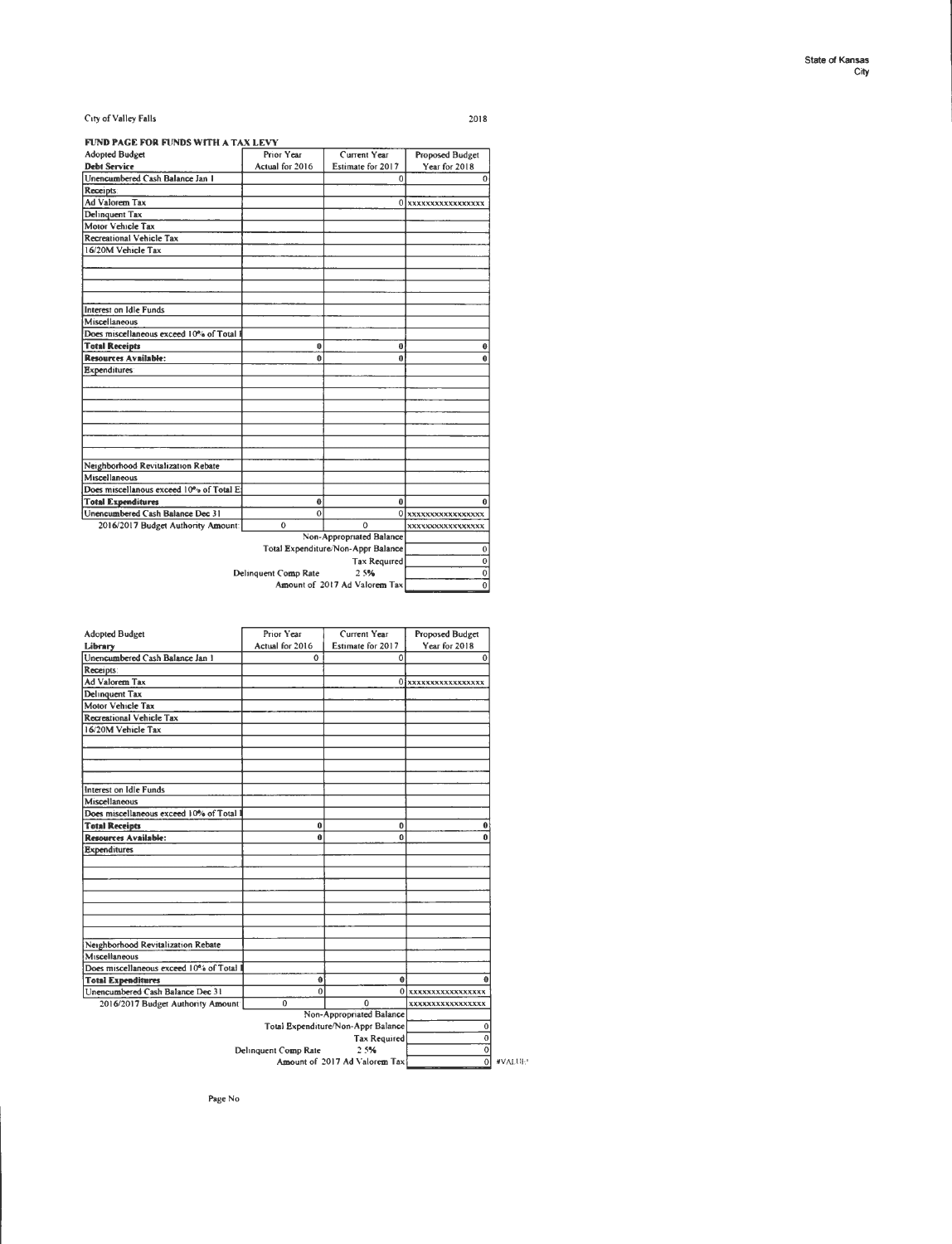2018

### **FUND PAGE FOR FUNDS WITH NO TAX LEVY**

| Prior Year      | Current Year      | Proposed Budget |
|-----------------|-------------------|-----------------|
| Actual for 2016 | Estimate for 2017 | Year for 2018   |
|                 | O                 |                 |
|                 |                   |                 |
|                 | $\theta$          |                 |
|                 | $\bf{0}$          |                 |
|                 |                   |                 |
|                 |                   |                 |
|                 |                   |                 |
|                 |                   |                 |
|                 |                   |                 |
|                 | 0                 |                 |
|                 |                   |                 |
|                 |                   |                 |
|                 |                   |                 |
|                 |                   |                 |
|                 |                   |                 |
| Û               | 0                 |                 |
|                 | $\theta$          |                 |
| $\theta$        | $\bf{0}$          |                 |
|                 | 0                 | 0               |

| <b>Adopted Budget</b>                    | Prior Year      | <b>Current Year</b> | Proposed Budget |
|------------------------------------------|-----------------|---------------------|-----------------|
| <b>Consolidated Street &amp; Hwy</b>     | Actual for 2016 | Estimate for 2017   | Year for 2018   |
| Unencumbered Cash Balance Jan 1          | 316,497         | 332,135             | 12,848          |
| Receipts:                                |                 |                     |                 |
|                                          |                 |                     |                 |
| Gas Tax                                  | 30,713          | 30,713              | 30,713          |
| transfer from General                    |                 | 60,000              |                 |
|                                          |                 |                     |                 |
|                                          |                 |                     |                 |
|                                          |                 |                     |                 |
| Interest on Idle Funds                   |                 |                     |                 |
| Miscellaneous                            |                 |                     |                 |
| Does miscellaneous exceed 10% of Total R |                 |                     |                 |
| <b>Total Receipts</b>                    | 30,713          | 90,713              | 30,713          |
| <b>Resources Available:</b>              | 347,210         | 422,848             | 43,561          |
| <b>Expenditures:</b>                     |                 |                     |                 |
|                                          |                 |                     |                 |
|                                          |                 |                     |                 |
| 16th St. development                     | 15,075          | 410,000             | 40,000          |
|                                          |                 |                     |                 |
|                                          |                 |                     |                 |
|                                          |                 |                     |                 |
|                                          |                 |                     |                 |
|                                          |                 |                     |                 |
|                                          |                 |                     |                 |
|                                          |                 |                     |                 |
|                                          |                 |                     |                 |
|                                          |                 |                     |                 |
| Miscellaneous                            |                 |                     |                 |
| Does miscellaneous exceed 10% of Total E |                 |                     |                 |
| <b>Total Expenditures</b>                | 15,075          | 410,000             | 40,000          |
| Unencumbered Cash Balance Dec 31         | 332,135         | 12,848              | 3,561           |
| 2016/2017 Budget Authority Amount:       | 263,000         | 109,000             |                 |

**See Tab** C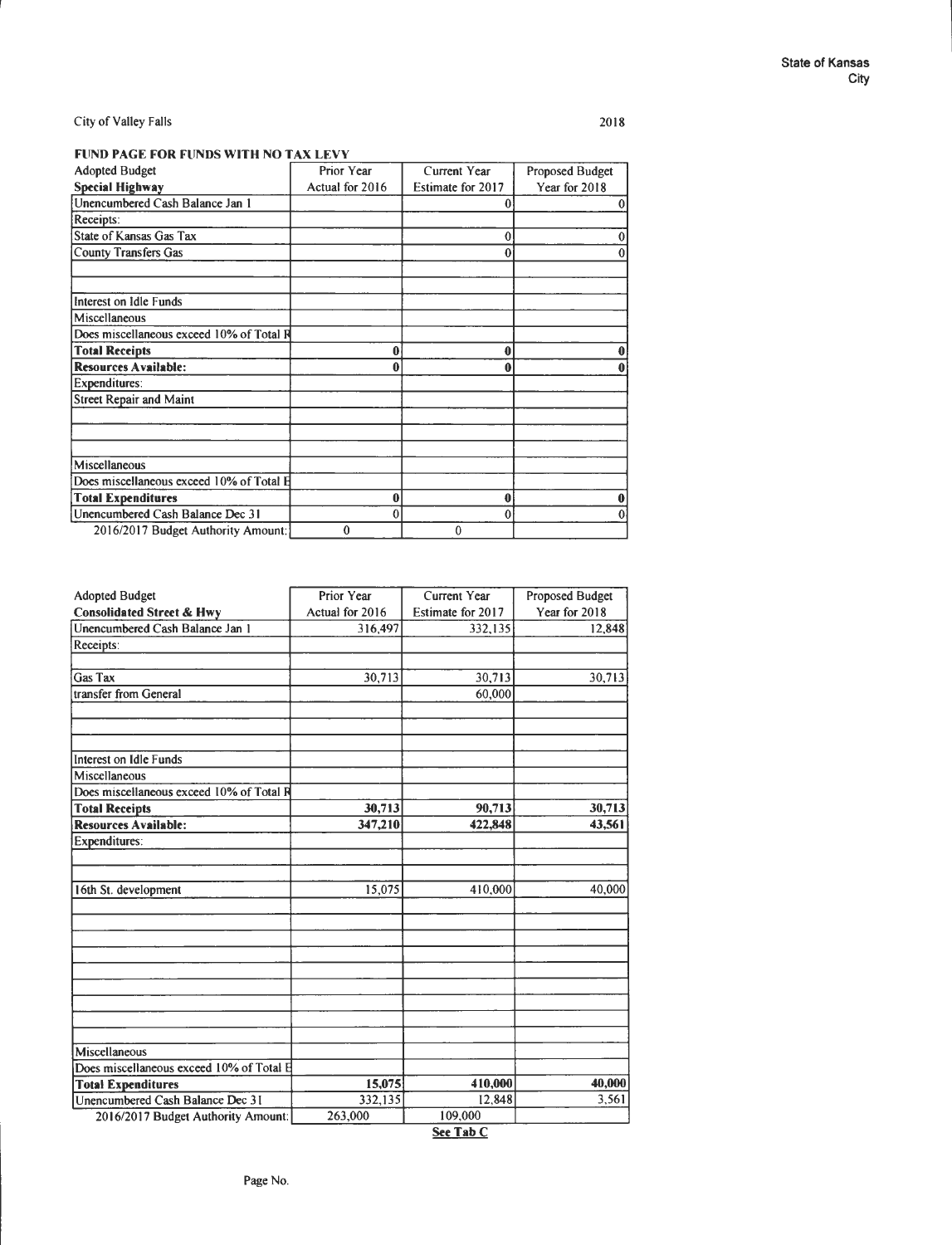2018

### FUND PAGE FOR FUNDS WITH NO TAX LEVY

| <b>Adopted Budget</b>                    | Prior Year      | Current Year      | Proposed Budget |
|------------------------------------------|-----------------|-------------------|-----------------|
| <b>Water Utility</b>                     | Actual for 2016 | Estimate for 2017 | Year for 2018   |
| Unencumbered Cash Balance Jan 1          | 111,918         | 132,024           | 141,405         |
| Receipts:                                |                 |                   |                 |
|                                          |                 |                   |                 |
| <b>Charges to Customers</b>              | 197,641         | 189,500           | 191,000         |
|                                          |                 |                   |                 |
| Interest on Idle Funds                   |                 |                   |                 |
| Miscellaneous                            |                 |                   |                 |
| Does miscellaneous exceed 10% of Total R |                 |                   |                 |
| <b>Total Receipts</b>                    | 197,641         | 189,500           | 191,000         |
| <b>Resources Available:</b>              | 309,559         | 321,524           | 332,405         |
| Expenditures:                            |                 |                   |                 |
| Personel                                 | 60,763          | 61,500            | 64,500          |
| Commodies                                | 70,222          | 72,000            | 75,000          |
| <b>Debt Service</b>                      | 31,319          | 31,319            | 31,319          |
| Contratual - lab fee                     | 15,231          | 15.300            | 15,300          |
| New Improvements                         |                 |                   | 135,000         |
|                                          |                 |                   |                 |
| Miscellaneous                            |                 |                   |                 |
| Does miscellaneous exceed 10% of Total B |                 |                   |                 |
| <b>Total Expenditures</b>                | 177,535         | 180,119           | 321,119         |
| Unencumbered Cash Balance Dec 31         | 132,024         | 141.405           | 11.286          |
| 2016/2017 Budget Authority Amount:       | 294.338         | 377.319           |                 |

| <b>Adopted Budget</b>                    | Prior Year      | Current Year      | Proposed Budget |
|------------------------------------------|-----------------|-------------------|-----------------|
| <b>Sewer Utility</b>                     | Actual for 2016 | Estimate for 2017 | Year for 2018   |
| Unencumbered Cash Balance Jan 1          | 240,311         | 245,010           | 227,010         |
| Receipts:                                |                 |                   |                 |
| Charges to Customers                     | 126,136         | 128,000           | 153,000         |
| Interest on Idle Funds                   |                 |                   |                 |
| Miscellaneous                            |                 |                   |                 |
| Does miscellaneous exceed 10% of Total R |                 |                   |                 |
| <b>Total Receipts</b>                    | 126,136         | 128,000           | 153,000         |
| <b>Resources Available:</b>              | 366,447         | 373,010           | 380,010         |
| Expenditures:                            |                 |                   |                 |
| <b>Personel Service</b>                  | 68,289          | 70,000            | 72,000          |
| Commodities                              | 24,206          | 25,000            | 26,000          |
| Contractual - lab/professtional          | 630             | 1.000             | 1.500           |
| New Equipment                            | 28,312          |                   |                 |
| New Improvements                         |                 | 50,000            | 275,000         |
|                                          |                 |                   |                 |
| Miscellaneous                            |                 |                   |                 |
| Does miscellaneous exceed 10% of Total E |                 |                   |                 |
| <b>Total Expenditures</b>                | 121,437         | 146,000           | 374,500         |
| Unencumbered Cash Balance Dec 31         | 245,010         | 227,010           | 5,510           |
| 2016/2017 Budget Authority Amount:       | 242,371         | 350,000           |                 |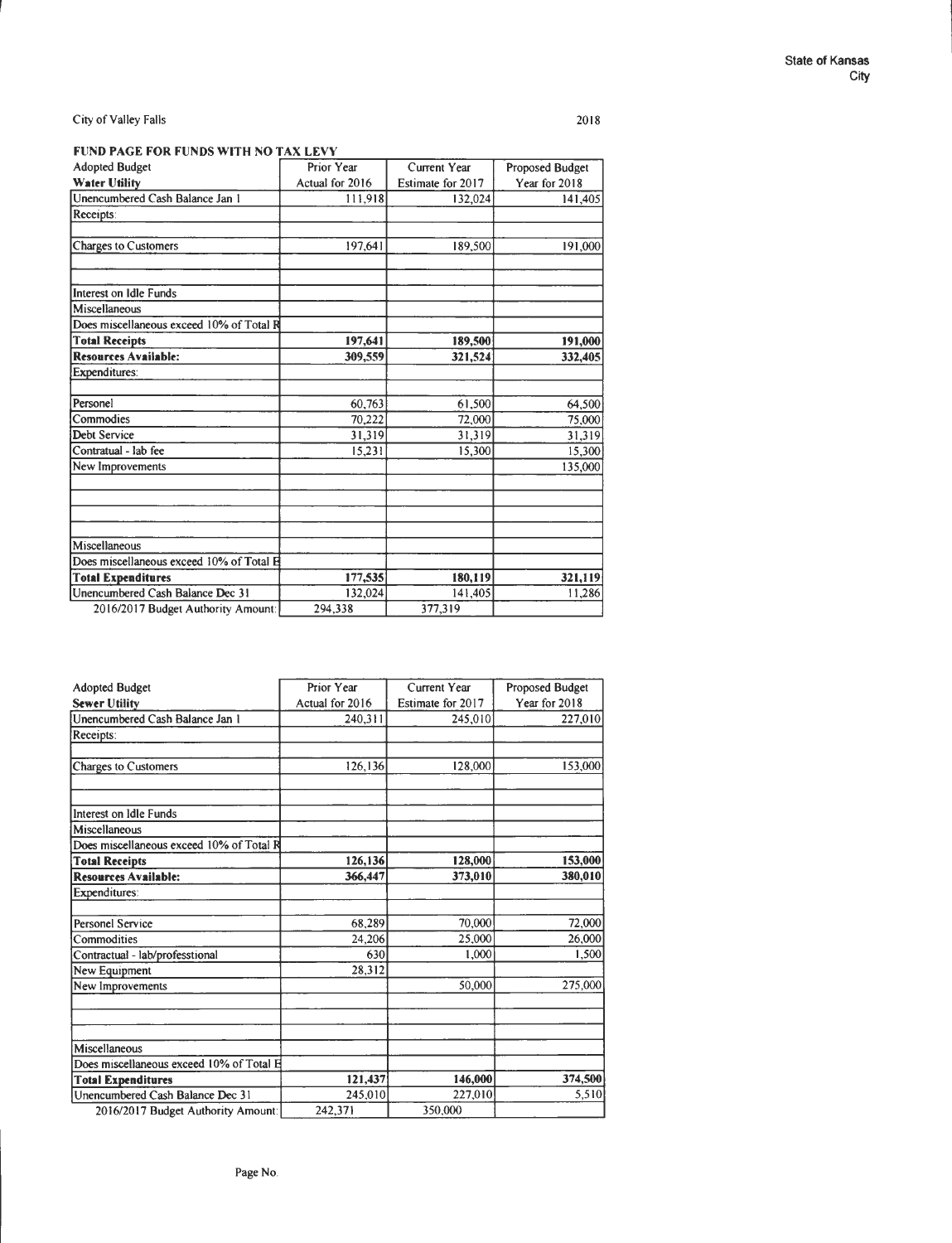I I

#### City of Valley Falls

2018

## **FUND PAGE FOR FUNDS WITH NO TAX LEVY**

| <b>Adopted Budget</b>                    | Prior Year                     | Current Year      | Proposed Budget |
|------------------------------------------|--------------------------------|-------------------|-----------------|
| <b>Solid Waste Fund</b>                  | Actual for 2016                | Estimate for 2017 | Year for 2018   |
| Unencumbered Cash Balance Jan 1          | 74,076                         | 72,166            | 66,066          |
| Receipts:                                |                                |                   |                 |
| <b>Customer Chargers</b>                 | 88,948                         | 88,900            | 86,000          |
|                                          |                                |                   |                 |
| Interest on Idle Funds                   |                                |                   |                 |
| Miscellaneous                            |                                |                   |                 |
| Does miscellaneous exceed 10% of Total R |                                |                   |                 |
| <b>Total Receipts</b>                    | 88,948                         | 88,900            | 86,000          |
| <b>Resources Available:</b>              | 163,024                        | 161,066           | 152,066         |
| Expenditures:                            |                                |                   |                 |
| Salaries & Wages                         |                                |                   |                 |
| <b>Employee Benefits</b>                 |                                |                   |                 |
|                                          |                                |                   |                 |
| <b>Contract Payment</b>                  | 90,858                         | 95,000            | 100,000         |
|                                          |                                |                   |                 |
|                                          |                                |                   |                 |
|                                          |                                |                   |                 |
| Miscellaneous                            |                                |                   |                 |
| Does miscellaneous exceed 10% of Total B |                                |                   |                 |
| <b>Total Expenditures</b>                | 90,858                         | 95,000            | 100,000         |
| Unencumbered Cash Balance Dec 31         | 72,166                         | 66,066            | 52,066          |
| 2016/2017 Budget Authority Amount:       | 81,000<br>$\sim$ $\sim$ $\sim$ | 170,000           |                 |

*Ste* **Tab A** 

| <b>Adopted Budget</b>                                     | <b>Prior Year</b> | Current Year      | Proposed Budget |
|-----------------------------------------------------------|-------------------|-------------------|-----------------|
| <b>Special Equipment Reserve</b>                          | Actual for 2016   | Estimate for 2017 | Year for 2018   |
| Unencumbered Cash Balance Jan 1                           | 10,369            | 10,369            | 7,369           |
| Receipts:                                                 |                   |                   |                 |
| Transfer                                                  | $\theta$          | $\Omega$          | $\Omega$        |
| Interest on Idle Funds                                    |                   |                   |                 |
| Miscellaneous<br>Does miscellaneous exceed 10% of Total R |                   |                   |                 |
| <b>Total Receipts</b>                                     | $\theta$          | 0                 |                 |
| <b>Resources Available:</b>                               | 10,369            | 10,369            | 7,369           |
| Expenditures:                                             |                   |                   |                 |
| Salaries & Wages                                          |                   |                   |                 |
| <b>Employee Beneifts</b>                                  |                   |                   |                 |
| City Clerk Computer                                       | $\theta$          | 3,000             | 5,000           |
|                                                           |                   |                   |                 |
| Miscellaneous                                             |                   |                   |                 |
| Does miscellaneous exceed 10% of Total H                  |                   |                   |                 |
| <b>Total Expenditures</b>                                 | $\bf{0}$          | 3,000             | 5,000           |
| Unencumbered Cash Balance Dec 31                          | 10,369            | 7,369             | 2,369           |
| 2016/2017 Budget Authority Amount:                        | $\theta$          | 30,000            |                 |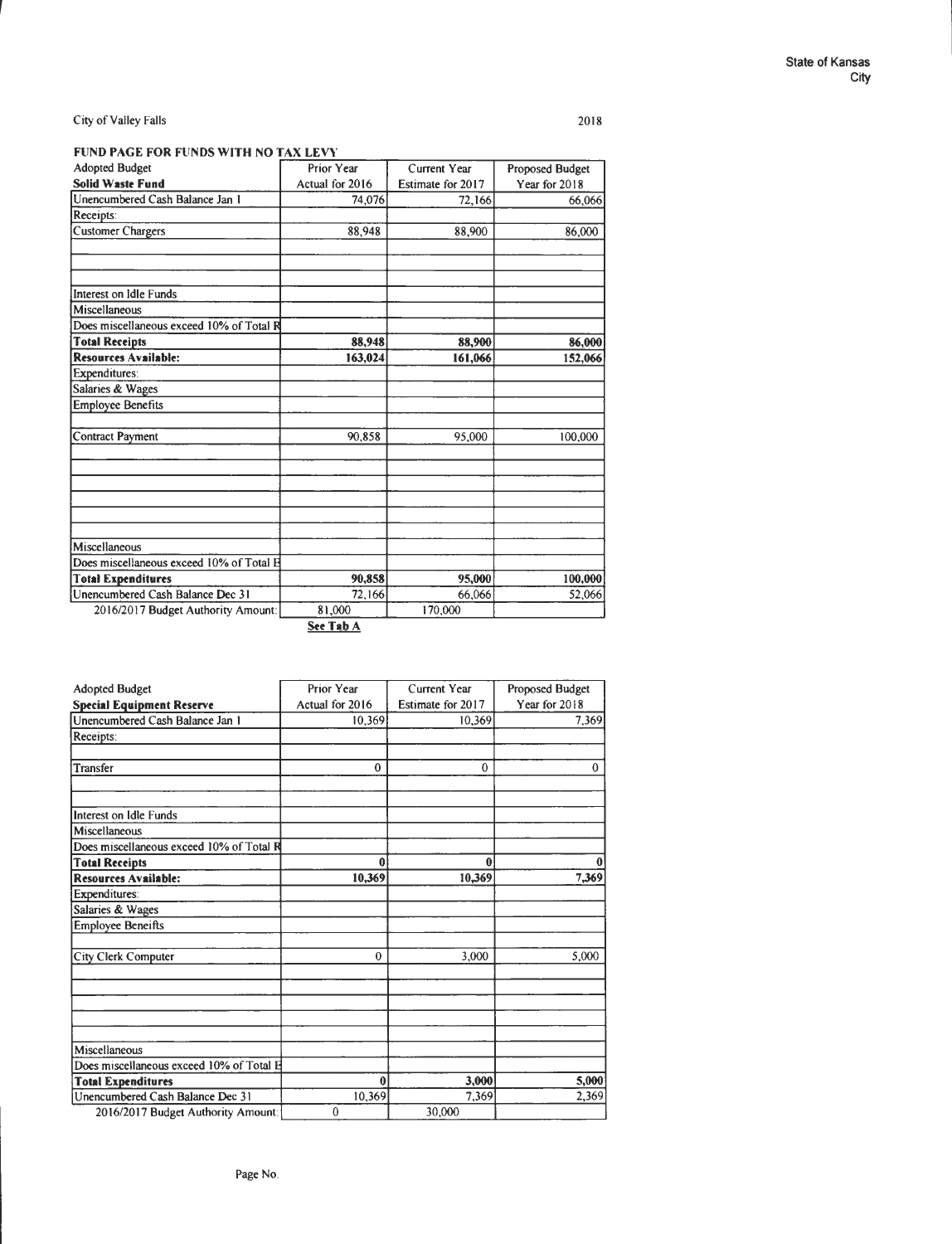2018

#### NOTICE OF BUDGET HEARING

The governing body of **City of Valley Falls** 

will meet on August 16, 2017 at 6:30pm at City Hall, 417 Broadway St., Valley Falls, KS 66088 for the purpose of hearing and

answering objections of taxpayers relating to the proposed use of all funds and the amount of ad valorem tax.

Detailed budget information is available at City Hall and will be available at this hearing.

**BUDGET SUMMARY** 

Proposed Budget 2018 Expenditures and Amount of Current Year Estimate for 2017 Ad Valorem Tax establish the maximum limits of the 2018 budget. Estimated Tax Rate is subject to change depending on the final assessed valuation.

|                           | Prior Year Actual for 2016 |             | Current Year Estimate for 2017 |           |                         | Proposed Budget for 2018 |           |  |
|---------------------------|----------------------------|-------------|--------------------------------|-----------|-------------------------|--------------------------|-----------|--|
|                           |                            | Actual      |                                | Actual    | <b>Budget Authority</b> | Amount of 2017           | Estimate  |  |
| <b>FUND</b>               | <b>Expenditures</b>        | Tax Rate*   | <b>Expenditures</b>            | Tax Rate* | for Expenditures        | Ad Valorem Tax           | Tax Rate* |  |
| General                   | 697,615                    | 515200.000  | 2,334,918                      | 35.941    | 678,578                 | 201,192                  | 35.941    |  |
| Debt Service              |                            |             |                                |           |                         |                          |           |  |
| Library                   |                            |             |                                |           |                         |                          |           |  |
|                           |                            | 263000.000  |                                |           |                         |                          |           |  |
|                           |                            | 191708.000  |                                |           |                         |                          |           |  |
|                           |                            | 154374.000  |                                |           |                         |                          |           |  |
|                           |                            | 76134.000   |                                |           |                         |                          |           |  |
| Special Highway           |                            |             |                                |           |                         |                          |           |  |
| Consolidated Street & Hwy | 15,075                     |             | 410,000                        |           | 40,000                  |                          |           |  |
| Water Utility             | 177,535                    |             | 180,119                        |           | 321,119                 |                          |           |  |
| Sewer Utility             | 121,437                    |             | 146,000                        |           | 374,500                 |                          |           |  |
| Solid Waste Fund          | 90,858                     |             | 95,000                         |           | 100,000                 |                          |           |  |
| Special Equipment Reserve |                            |             | 3,000                          |           | 5.000                   |                          |           |  |
|                           |                            |             |                                |           |                         |                          |           |  |
| Totals                    | 1,102,520                  | 1200416,000 | 3,169,037                      | 35.941    | 1,519,197               | 201,192                  | 35.941    |  |
| Less: Transfers           | $\bf{0}$                   |             | 0                              |           | $\Omega$                |                          |           |  |
| Net Expenditure           | 1,102,520                  |             | 3,169,037                      |           | 1,519,197               |                          |           |  |
| <b>Total Tax Levied</b>   | 196,609                    |             | 200,851                        |           | XXXXXXXXXXXXXXXXX       |                          |           |  |
| <b>Assessed Valuation</b> | 5,469,817                  |             | $\bf{0}$                       |           | 5,597,773               |                          |           |  |

Outstanding Indebtedness,

| January 1,                        | <u> 2015</u> | 2016    | 2017      |
|-----------------------------------|--------------|---------|-----------|
| G.O. Bonds                        |              |         | 1,535,000 |
| <b>Revenue Bonds</b>              |              |         |           |
| Other                             | 134,255      | 105.925 | 76,925    |
| Lease Purchase Principal          |              |         |           |
| Total                             | 134.255      | 105,925 | 1,611,925 |
| *Tax astes are consecond in mille |              |         |           |

\*Tax rates are expressed in mills

**Charles Stutesman** 

City Official Title: Mayor

Page No.